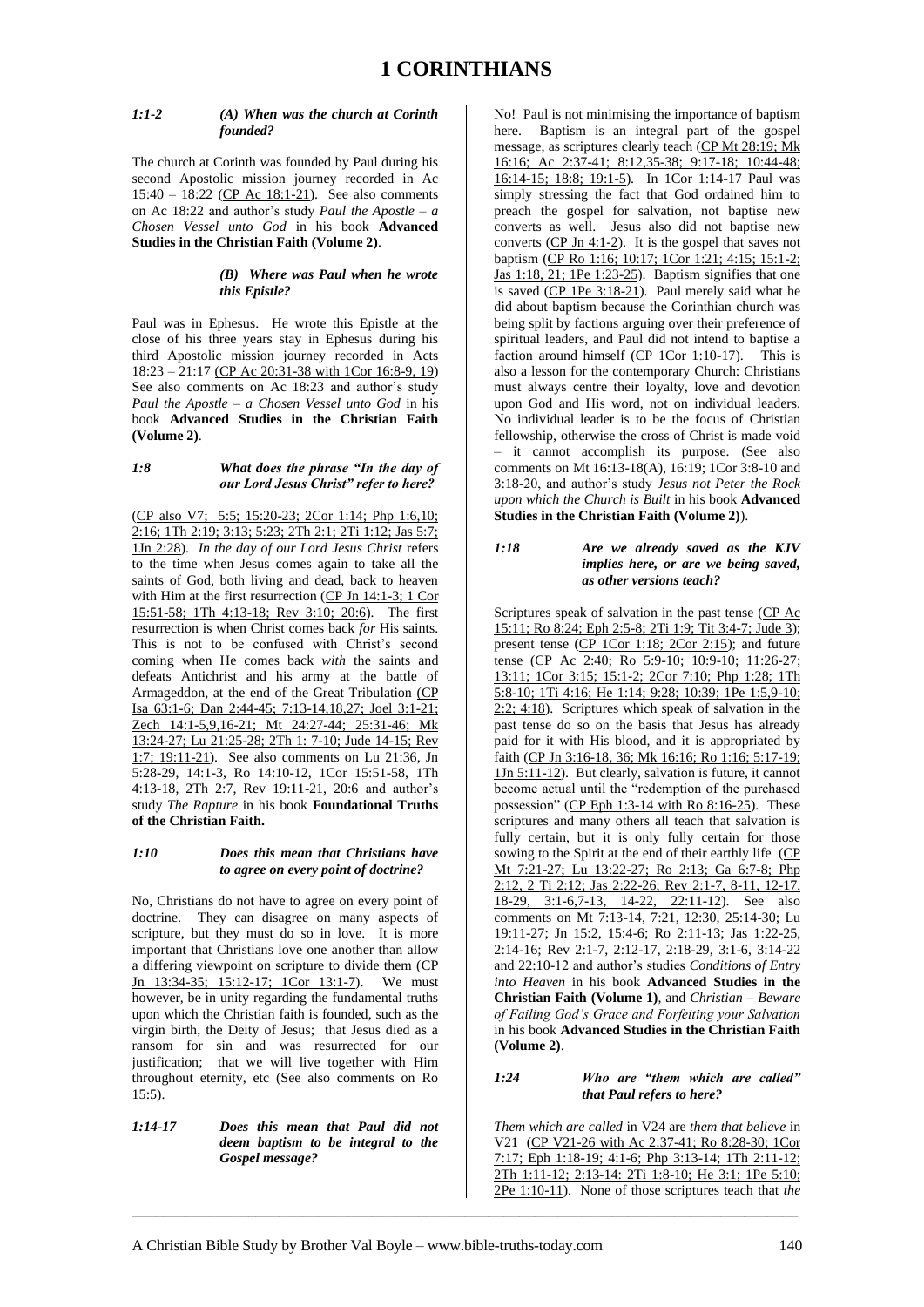*called* have been arbitrarily chosen for salvation by God while the rest of mankind has been consigned to hell, as some in the church teach. They simply reflect the fact that those who respond affirmatively to the universal call of God to salvation through the gospel of Christ, become *the called* (CP Mt 20:1-16 with 11:28-30: Lu 14:16-24; Jn 3:16-18, 36; 5:24; 6:27, 35, 40, 47, 51-54; 7:37-38; 8:12; 10:9; Ac 2:21; Ro 1:16- 17; 4:4-5; 10:8-13; 1Cor 1:21; He 5:9; Jude 1; Rev 21:6; 22:17). See also comments on Mt 11:28-30, 13:10-11, 20:16; Jn 1:12-13, 3:14-15, 3:36, 6:37, 12:37-40; Ac 2:37-38, 3:22-23, 13:48, 28:23-29; Ro 1:16-17, 3:24-26(A), 8:28-30, 9:1-3, 9:7, 9:10-13, 9:14-18, 9:19-21, 10:14-17, 11:2, 11:4, 11:7-10; Eph 1:3-6, 1:11-14, 2:8-10; 1Th 1:4; 2Ti 1:8-9; 1Pe 1:2, and author's studies *Salvation – a Free Will Choice or Predestinated?* and *Chosen by God*? in his book **Advanced Studies in the Christian Faith (Volume 1)**.

# *1:26-28 What do we understand from what Paul says here?*

We understand from this that not many rich and famous and powerful people in the world order respond affirmatively to God's call to salvation through the gospel of Christ. Their elitism resulting from their status in the world order causes them to regard the simple message of the gospel as foolishness. Yet it is by this so-called foolishness that countless multitudes of lesser known sinners – by world standards – are saved  $(\underline{CP}$  V18-25, 30). God chose the simple gospel message, which the world despises as the way of salvation, and used it to nullify the things the world esteems, so that no one can ever boast that they were saved because of their status in the world order. (CP V26-29, 31; Jer 9:23-24 with Job 5:13; Psa 20:7-9; 33:16-22; 44:8; 94:11; Isa 41:14-16; Jer 4:1-2; 1Cor 3:18-23 [Job 5:13 and Psa 94:11 are quoted here]; Ga 6:14; Php 3:3-11). See also comments on Mt 19:16-22, 19:23-26; Lu 12:13-15, 16:12-21, and author's studies *Christians and Wealth* in his book **Foundational Truths of the Christian Faith** and *Christians – Flee from Idolatry* in his book **Advanced Studies in the Christian Faith (Volume 2)**.

### *2:4-5 What does Paul mean by what he says here?*

Paul reminds the Corinthian Christians here that he did not use persuasive doctrines of human wisdom to win them to Christ. He preached the simple message of the gospel under the anointing of the Holy Spirit which demonstrated God's power to save, to heal, to transform lives, and to cast out demons etc. (CP Mk 16:15-20; Ac 8:5-8; Ro 1:16; 15:17-19; 1Cor 1:18; 1Th 1:5; He 2:3-4). Paul spoke as he did in 1Cor 2:4- 5 so that the Corinthian Christians' faith would rest in the power of God, not in the wisdom of men. This is for our admonition too. Our focus must always be on God and His word, not in the wisdom of men, otherwise the cross of Christ is made void – it cannot accomplish its purpose  $(CP 1Cor 1:14-17)$ , See also comments on 1Cor 1:14-17*.*

### *2:7-8 What is the "wisdom of God in a mystery" to which Paul refers here?*

(CP also Ro 16:25-26). The *mystery* in V25 here is also the *wisdom of God in a mystery* in 1Cor 2:7-8. It is God's plan to redeem fallen man through Christ's propitiatory death – The Gospel – which was hidden even from the angels and the old testament prophets (CP 1Cor 1:18, 21-23 and 2:1-2 with 1Pe 1:10-12).

A mystery in the context of New Testament teaching is a divine truth once hidden, but now revealed. There are fourteen such mysteries revealed in the New Testament, which are as follows: (1) The *mystery of the kingdom of heaven* and the *kingdom of God* (CP Mt 13:11; Mk 4:11; Lu 8:10). *kingdom of heaven* and *kingdom of God* are interchangeable terms – they both refer to the realm of God's rule, both in its present earthly aspect and the future eternal kingdom (CP Mt 19:23-24). (2) The *mystery of Israel's blindness to the gospel* (CP Ro 11:25 with 11:1-24 and Ac 28:23-29). We learn from this that the Jews rejected the Gospel of their own volition and blinded themselves to its glorious light. (3) The *mystery of the Gospel of Christ* (CP Ro 16:25; 1 Cor 2:7; Eph 6:19 with Ro 1:16-17 and Col 4:1-3). (4) The *mysteries of God* (CP 1Cor 4:1; 13:2; 14:2; Col 2:2). The *mysteries of God* here is God's full revealed truth which Paul was responsible for proclaiming (CP Ac 20:20-21, 27). (5) The *mystery of the rapture of the church* (CP 1Cor 15:51-58 with Jn 14:1-3 and 1Th 4:13-18). (6) The *mystery of God's will* (CP Eph 1:9-12 with 2:4-10 and Ro 8:28-30). The *mystery of God's will* are again revealed doctrines, like the *mysteries of God* in 1Cor 4:1 (Mystery 4) which we have already studied. (7); The *mystery of Jews and Gentiles being brought together in one body – the church – in Christ* (CP Ro 16:25-26; Eph 3:1-11 with 2:11-22). Isaiah prophesied that salvation would come to the Gentiles, but as we learned earlier in 1Pe 1:10-12 he did not understand the prophecy. It was not revealed in scripture until Paul did so in Ac 13:46-47 (CP Isa 49:6 with Ac 13:44-48; 1Cor 12:12-14 and Ga 3:26-28). (8) The *mystery of marriage as a symbol of Christ and the church* (CP Eph 5:22-33).

This passage of scripture is used by many in the contemporary church as a proof text to teach that the church is the bride of Christ, but that is not correct as scriptures plainly teach (CP Rev 19:7-9 with 21:2, 9-10). These scriptures clearly teach that New Jerusalem is the bride of Christ, not the Church. New Jerusalem is allegorically the progenitor, or ancestor of all Christians, being called the *mother of us all* in scripture (CP Ga 4:25-27). New Jerusalem is the Lamb's wife that "made herself ready" in Rev 19:7, and was "prepared as a bride adorned for her husband" in  $21:2$  (CP 19:7 with  $21:2$ ). She will be adorned as a bride for her husband with the jewels of Rev 21:18-21 (CP 21:18-21). It is granted to her that she be arrayed in fine linen, clean and white, which is the righteousness of saints because New Jerusalem will be the eternal home of all the saints of God – Old Testament and New Testament alike - from Abel to the very last soul saved in the Great Tribulation (CP 19:8 with 21:24-27).

In Eph 5:25-27 Paul is teaching us of Christ's infinite love for the church. He compares the relationship of Christ and the church to that of a husband and wife.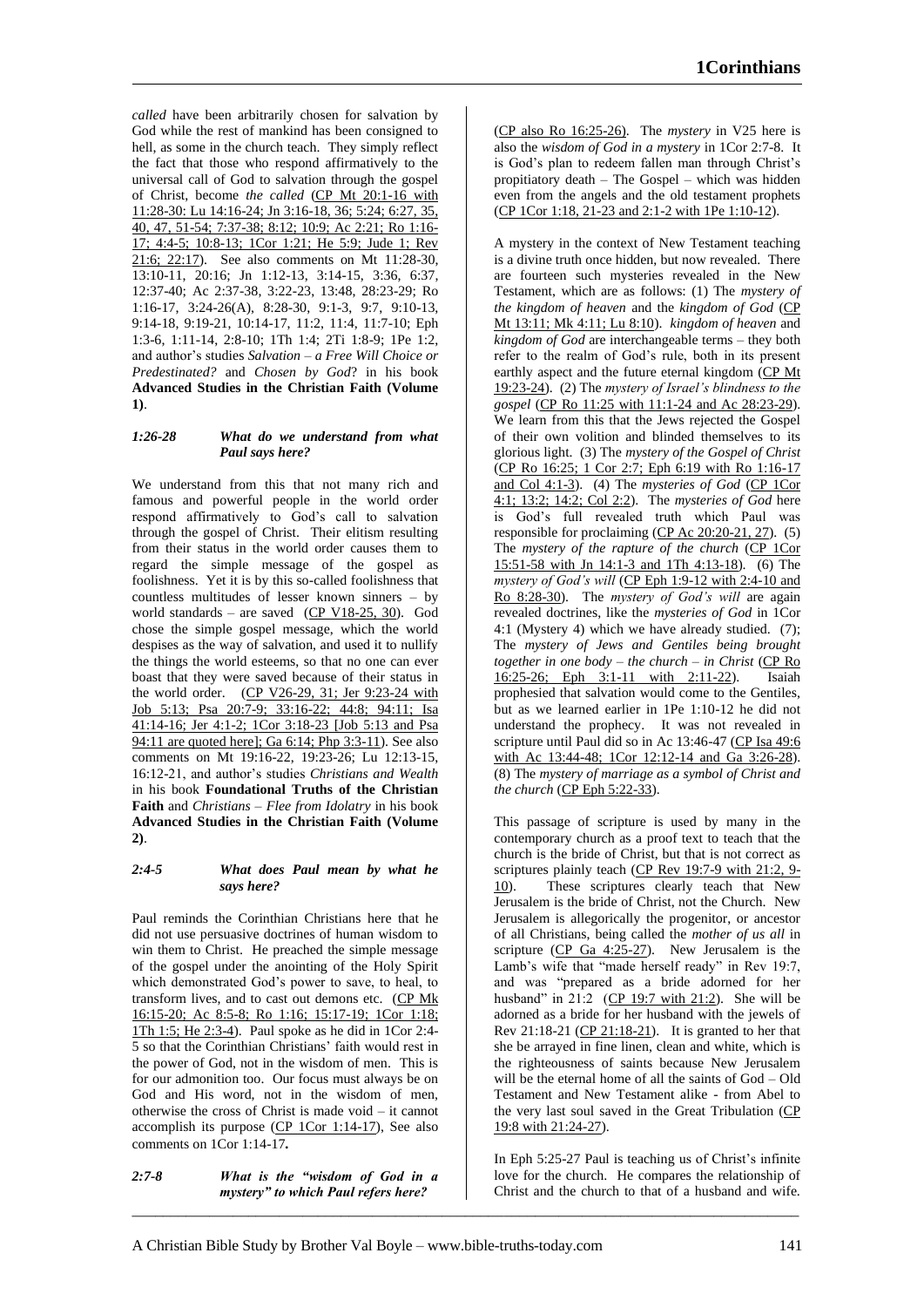He is not teaching that the wife symbolises the church or that the husband symbolises Christ. He simply teaches that the relationship of Christ and the church is more easily understood through the dynamics of the marriage relationship between a husband and wife (CP again Eph 5:25-32). See also comments on Ro 7:4; 2Cor 11:2; Eph 2:15-16(B), 4:13, 5:25-32; Rev 19:7- 9, 21:2 and 22:17, and author's study *The Bride of Christ* in his book **Advanced Studies in the Christian Faith (Volume 1)**. (9) The *mystery of Christ indwelling believers* (CP Col 1:23-28 with 3:11 and Ro 8:8-11). (10) The *mystery of the spirit of lawlessness* (CP 2Th 2:7 with Mt 24:10-12; 2Ti 3:1-5 and 4:3-4). (11) The *mystery of faith* (CP 1Ti 3:9 with 1Ti 1:19). (12) The *mystery of Christ's incarnation*  (CP 1Ti 3:16 with Jn 1:14; 1Pe 1:20; 1Jn 1:1-3 and 3:5,8). (13) The *mystery of the seven stars and the seven candlesticks* (CP Rev 1:10-16 with V20).

The general consensus among Christians is that the *angels* of the seven churches here are the "pastors" because of the common belief in the contemporary church that "pastors" are the local New Testament church leaders. But that is not correct as scriptures clearly attest (CP 1Cor 12:28 with Eph 4:11-12). Apostles have been placed first in the divine order of leaders in the New Testament church and it is to them that the letters are addressed (CP Eph 2:19-22). Apostles and angels are both messengers, or sent ones, but angels are never leaders in the church, whereas apostles are. (See also comments on Ac 11:27, 13:1- 4; Ro 11:13; Eph 4:11-12; 1Ti 3:1-7; 1Pe 5:1-4 and author's study *The Church* in his book **Advanced Studies in the Christian Faith (Volume 1)**). (14) The *finished mystery of God* (CP Rev 10:7 with 11:15 and 12:7-17). The mystery here is the final consummation of all things as God establishes His eternal kingdom.

(For more indepth teachings on the revealed mysteries see also comments on **(1)** Mt 13:3-9 and 13:10, and author's study *The Kingdom of God* in his book **Advanced Studies in the Christian Faith (Volume 1)**. **(2)** Ac 28:23-29; Ro 9:14-18, 9:30-33 and 11:7- 10. **(3)** Ro 1:16-17, 16:25-26; 1Cor 2:9 and author's studies *The Old Covenant – Fulfilled in Christ and Completely Abolished* and *The Old Testament Day of Atonement and God's Plan of Salvation* in his book **Advanced Studies in the Christian Faith (Volume 1)**. **(4)** and **(6)** Ro 8:28-30; 1Cor 2:9, 4:1; Eph 1:9-12, 2:5, 2:8-10; Col 2:2-3. **(5)** Jn 14:1-3; 1Cor 15:51-58; 1Th 4:13-18; 2Th 2:1-3, 2:6-8; Rev 3:7-13 and author's study *The Rapture* in his book **Foundational Truths of the Christian Faith. (7)** Ro 16:25-26; Ga 3:28; Eph 2:14, 2:15-16(B), 3:9-12; 1Pe 1:2, 1:10-12. **(8)** 2Cor 11:2 and Eph 5:25-32 and author's study *The Bride of Christ* in his book **Advanced Studies in the Christian Faith (Volume 1)**. **(9)** 1Cor 3:8-10, 3:16- 17(A) and Col 1:26. **(10)** 2Th 2:1-3. **(12)** Mt 1:18-21, 3:16-17; Lu 1:35(B); Jn 1:1(A) and (B), 12:41; Ac 13:33, 20:28; Php 2:5-8; 1Ti 3:16; He 1:5, 5:5; 1Jn 1:1-4 and author's study *Jesus – Eternally God* in his book **Advanced Studies in the Christian Faith (Volume 1)**, *The Doctrine of the Trinity, Jesus* and *Old Testament Messianic Prophecies – their New Testament Fulfilment* in his book **Advanced Studies in the Christian Faith (Volume 2)**. **(13)** Rev 1:19. **(14)** Rev 10:1-7, 11:14-19 and author's studies

*Armageddon, Judgement of the Nations, Christ's Millennial Reign and the Eternal Kingdom, Old Testament Prophecies Awaiting Fulfilment at Christ's Second Coming, New Testament Prophecies Awaiting Fulfilment* and *Prophecies Predicting the Fact, Time, Manner and Purposes of Christ's Second Coming* in his book **Advanced Studies in the Christian Faith (Volume 2)**).

# *2:9 To what exactly do these words refer?*

Paul adapted these words from Isa 64:4 (CP Isa 64:4). A great many Christians in the contemporary church believe the words Paul spoke in 1Cor 2:9 refer to the wonders of heaven awaiting believers in eternity. But a careful study of the context in which the words were spoken clearly shows that is not correct (CP V1-10). When kept in context it is plainly evident that what Paul said in V9 does not refer to the wonders of heaven awaiting believers in eternity, but rather to the knowledge of God's purpose for man which the Holy Spirit imparts to believers, in this life, which is what V10 clearly teaches. The *wisdom of God in a mystery* in V7 which believers speak, is the Gospel – God's plan of redemption for fallen man through the propitiatory death of His son, Jesus Christ (CP Ro 16:25-26). This wisdom, or deep knowledge imparted by God in respect of divine counsels, is hidden to all but mature Christians. Unbelievers and carnal Christians cannot acquire it, either intellectually or by observation or hearing – it is only revealed by the Holy Spirit, and then only to those that love God (CP 1Cor 2:11-16 with Job 32:8-9; Psa 31:19-24 and Ro 11:33-36). Had the religious leaders of Israel been open to receiving the knowledge of God, they would never have crucified Jesus (CP 1Cor 2:8). See also comments on 1Cor 2:7-8.

# *2:15 What does it mean here that the spiritual man judges all things yet no man can judge him?*

It simply means that because Spirit filled believers have the mind of Christ through the impartation of the deep spiritual truths of God by the Holy Spirit, they can examine, reprove, and convince sinners of their evil ways (CP V16). This in no way is passing judgment upon sinners. It is simply a witness to them of their need for salvation. But sinners cannot judge believers, because sinners have no sense of spiritual values. They do not have the mind of Christ – the deep truths of God which the Holy Spirit imparts to believers are foolishness to them – so they are not qualified to evaluate any Spiritual aspect of Christians or Christianity (CP V11-14 with Isa 40:13-14 and Jer 23:18). It should be noted here that even though Spirit filled believers have the mind of Christ it does not mean that they know everything or that they do not need teachers (CP De 29:29 with Eph 4:11-12).

### *3:8-10 How are we to understand what Paul says here?*

We learn from this that those who minister the word are merely fellow-labourers together with God. They must not allow a party spirit to factionalize the assembly. God's work involves many different ministries and there is no one ministry superior to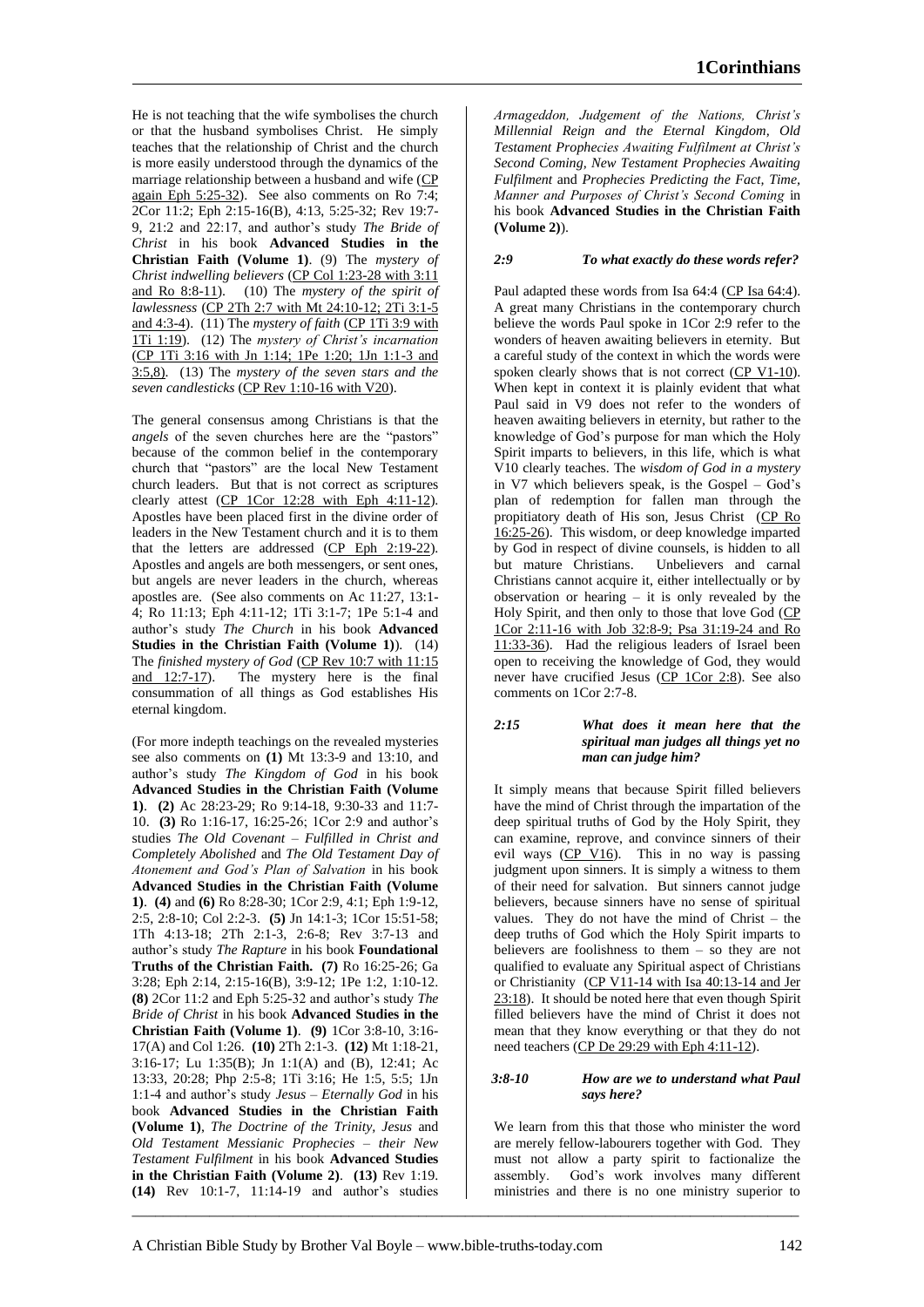another in the Divine order (CP 1Cor 12:28-30; Eph 4:7-16). Every minister of the word is equal in importance in the divine order. It is God Himself who is the most important. Nothing can come to fruition without Him, regardless of who initiates it.

Being God's building means that God indwells us through the Holy Spirit – we are the habitation of God through the Holy Spirit (CP 1Cor 3:16-17; 6:19-20; 2Cor 6:16; Eph 2:19- 22). We should note here however, that God dwells in men only as they live in union with Him (CP Lu 22:3, see also comments on 1Cor 1:14-17, 3:16-17(A), 3:16-17(B), and 3:18-20)). It should also be noted here too the scriptures which clearly refute the teaching by some that Peter is the rock upon which the church is built (CP 1Cor 3:11; Eph 2:19-21). It is Christ, and not Peter who is the foundation stone of the New Testament church. (See also comments on Mt 16:13-18(A) and author's study *Jesus not Peter the Rock upon which the Church is built* in his book **Advanced Studies in the Christian Faith (Volume 2)**).

# *3:12-15 To what is Paul referring here?*

Paul is referring here to the Judgement Seat of Christ where Christ will evaluate the earthly ministry of every Christian. Gold, silver and precious stones, which can withstand the refining fire symbolise works that endure to God's glory. Wood, hay and stubble represent works having no eternal value. They have not endured to God's glory and thus cannot withstand the refining fire, but Christians will not lose their salvation when this happens because the Judgement Seat of Christ is for all those who go to heaven. It is not to determine our eternal destination but our position in heaven. It is for rewards or loss of them, not salvation (CP Job 23:10; Zech 13:8-9; and Mal 3:1-3 with Ro 14:10-12; 1Cor 4:4-5 and Rev 3:18). See also comments on Ro 14:10-12; 1Cor 4:2-5 and 2Ti 1:12, and author's study *Coming Judgments of God* in his book **Advanced Studies in the Christian Faith (Volume 1)**.

### *3:16-17 (A) Who or what is the Temple of God?*

The term *Temple of God* is used metaphorically in scripture of believers, individually and collectively, whose bodies are the dwelling places of the Holy Spirit (CP Ro 8:9 with 1Cor 6:19 and 2Cor 6:14-16). Paul is addressing believers collectively – the church – as the Temple of God in 1Cor 3:16-17 (CP V9 with Eph 2:19-22; He 3:6; 1Pe 2:5; 4:17). See also comments on 1Cor 2:7-8 and 3:8-10.

# *(B) How can the Temple of God be destroyed?*

While Paul is addressing the church – believers collectively – in 1Cor 3:16-17, his warning of the destruction awaiting those who destroy the Temple of God is directed to believers individually. They were destroying the church from within (CP 1Cor 1:10-15;

3:1-9, 18-21; 4:6-10; 5:1-11; 6:15-20; 7:1; 8:9-13; 11:18-22 with Ga 5:14-26; Eph 4:20-32 and Col 3:1- 10). Here we see how the Temple of God can be destroyed by factionalism and contentions, envying and strife, division, pride, sexual immorality, idolatry, drunkenness and fornication etc. But 1Cor 3:16-17 is also a warning to Christians addicted to nicotine and narcotics which destroy the body. They too are destroying the Temple of God and will also forfeit their place in God's eternal kingdom, just as Christians addicted to alcohol in Ga 5:14-26 forfeit theirs. It is also a warning against destroying the Temple of God by suicide (See also comments on 1Cor 3:18-20).

### *3:18-20 What do we understand from what Paul says here?*

Paul is teaching against sectarianism in the church here – believers are not to seek the security of partisan favour in men, for all things belong to them in Christ  $(CP V21-23)$ . The idea here is that all believers share equally in all the provisions of God and God will cause all things to work together for their good (CP Ro 8:28-30 with 2Cor 4:15-18). In the light of this it is ludicrous for Christians to make their boast in men. This takes us back to Chapter 1 where Paul had to admonish the believers who made up the church in Corinth for creating factions around the apostles (CP 1Cor 1:10-15 with 3:1-9). See also comments on 1Cor 1:14-17, 3:8-10.

# *4:1 What are the mysteries of God Paul refers to here?*

The *mysteries of God* Paul refers to here is God's full revealed truth which Paul was responsible for proclaiming (CP Ac 20:17-21, 26-27; 1Cor 2:7-8). See also comments on 1Cor 2:7-8.

# *4:2-5 How are we to understand what Paul says here?*

Paul is teaching here that no human evaluation of anyone's faithfulness to their calling in God is of any account. The only one who can commend them is Jesus Himself, which He will do at the Judgement Seat of Christ (CP V5 and 2Cor 3:1-5 with Ro 14:10-12; 1Cor 3:11-15 and 2Cor 5:9-10). Paul did not consider himself qualified to judge even his own faithfulness. He believed he was blameless but only Jesus could vindicate him (CP 1Cor 4:3-4 with 1Sam 16:7; Pr16:2; 21:2; 24:12 and 2Cor 10:18). We also learn from this that no matter how sincere men's commendation of our faithfulness may be, Jesus Christ is the only one who can vindicate us. (See also comments on Ro 14:10-12; 1Cor 3:12-15 and 2Ti 1:12, and author's study *Coming Judgments of God* in his book **Advanced Studies in the Christian Faith (Volume 1)**).

### *4:6 What is "that which is written" that Paul refers to here?*

*That which is written* refers to the scriptures Paul had previously quoted from the Old Testament when admonishing the Corinthian believers for glorying in men (CP 1Cor 1:19 and 31). 1:19 was quoted from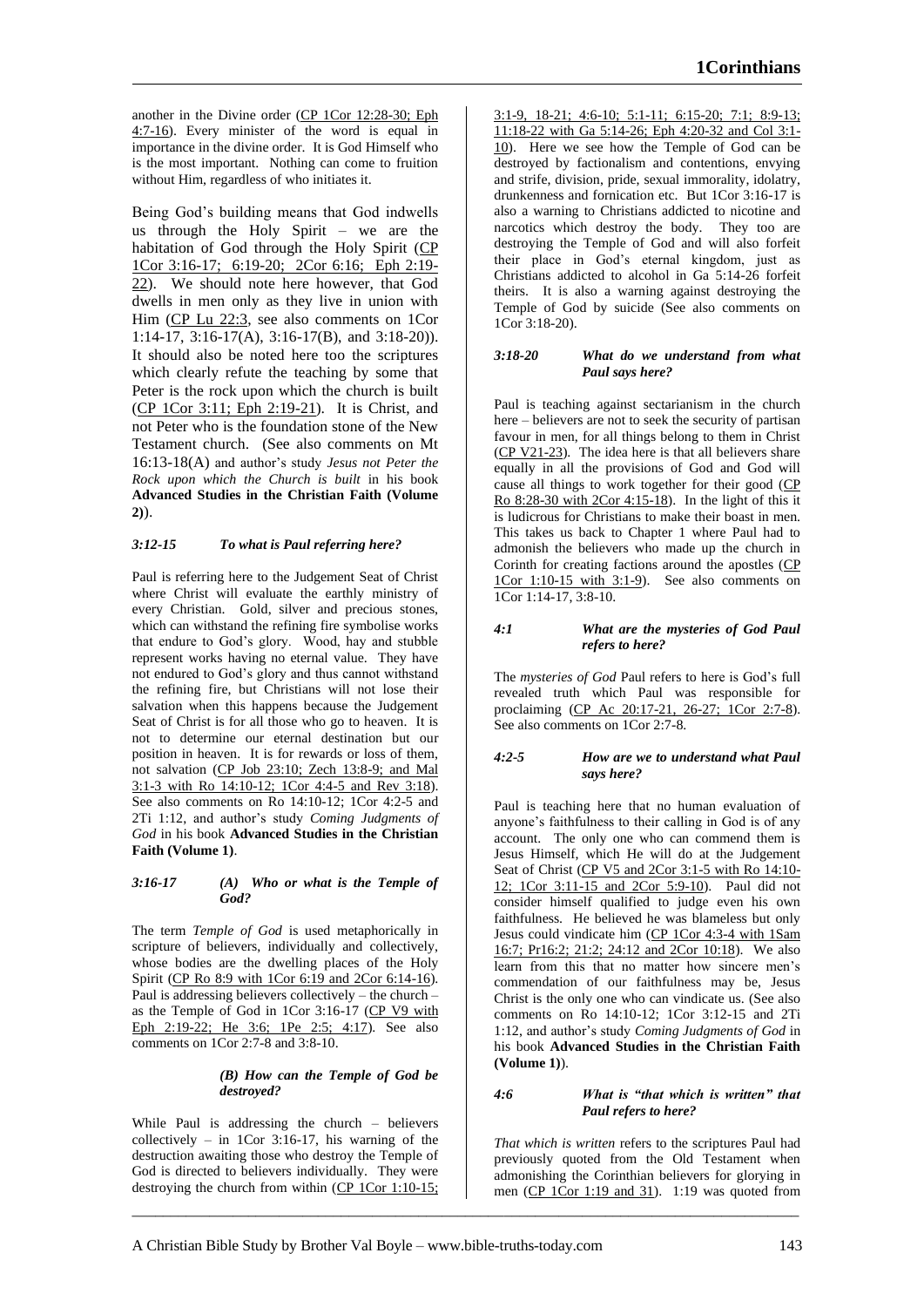Isa 29:14, and V31 was quoted from Jer 9:23-24. The Corinthian believers were full of their own importance and puffed up with pride and arrogance, boasting in favour of one leader above another (CP 1Cor 1:10-15; 3:1-9; 4:7-10,18; 5:1-2; 2Cor 12:20). Believers are to treat God's servants only within the bounds of what is scriptural. They must be honoured, but never exalted (CP 2Cor 3:5; 1Th 5:12-14; 1Ti 5:17; He 13:7, 17, 24). See also comments on Mt 16:12-18(A); 1Cor 1:14-17, 3:8-10 and 3:18-20, and author's study *Jesus not Peter the Rock upon which the Church is built* in his book **Advanced Studies in the Christian Faith (Volume 2)**.

# *4:9-13 How are we to understand what Paul says here?*

Here Paul ironically compares the humility and sufferings of the apostles with the puffed-up factional infighting of the Corinthians  $(CP V6)$ . The apostles were exhibited as a spectacle in the world to both men and Angels to demonstrate the sufferings of Christ. They faced death daily, were scantily clad, and suffered hunger and thirst. Paul himself was lashed five times with thirty-nine lashes. He was left for dead from stoning, but God raised him up again. Three times he was beaten with rods. Three times he was shipwrecked – once he was in the water for a night and a day. He was attacked by robbers. He was attacked by unbelievers. He was attacked by his own countrymen, and he was imprisoned may times (CP Ac 14:1-20; 2Cor 6:1-10; 11:23-33). Paul suffered many things for the sake of the gospel but he never once deviated from its salvation message.

Paul did not write these things to shame the Corinthians, but to warn them not to accept everyone who pretended to be an apostle and reject those truly raised up by God with the real salvation message of the gospel (CP 1Cor 4:14-17; 2Cor 12:10-12). See also comments on 2Cor 12:7, and author's study *Paul the Apostle – a Chosen Vessel unto God* in his book **Advanced Studies in the Christian Faith (Volume 2)**.

# *5:1-5 How can handing this man over to Satan for the destruction of his flesh be a means of saving his spirit?*

Delivering the man over to Satan for the destruction of his flesh does not mean that he was to be handed over to Satan to be literally killed. Rather, it refers to returning him to Satan's domain – the world – by excommunicating him from the church and removing him from its spiritual protection and the blessings of Christian fellowship  $(CP V13)$ . The purpose of this was remedial, not punishment (CP 1Ti 1:20). Paul's purpose here in delivering Hymenaeus and Alexander over to Satan is also remedial – to stop them blaspheming. By exposing the man in 1Cor 5:1-5 to the destructive influences of the ungodly world system, the man's fleshly desires were defeated and he was brought back to repentance in order to be saved (CP Lu 15:11-24 with 2Cor 2:3-11)

# *5:6-7 What do we understand from what Paul says here?*

To better understand what Paul says here we need to know first what leaven is. Leaven, or yeast, is a fermenting agent used in baking to make the dough rise. It requires time to fulfil the process, but once introduced to the dough, it permeates the whole mass, and the process is irreversible. Because of its pervasive nature leaven signifies a corrupting influence in the church, and throughout the New Testament it is used to symbolise evil (CP Mt 16:6-12; Mk 8:15; Lu 12:1-3; Ga 5:6-9 (see also comments on Mt 13:33)). Paul is teaching in 1Cor 5:6-7 that even as a little leaven permeates the whole mass to which it is introduced, so too one believer's sin can corrupt the whole assembly of believers who tolerate it. The believer who sins must be put out of the church (CP 1Cor 5:1-5, 13).

Paul's teaching here is for our admonition also. If there is any known sin in our own fellowship it must be exposed and the perpetrator excommunicated from the fellowship. If it is known and not exposed and dealt with, then every single member of the fellowship is a partaker of the sin  $\overline{(CP V7)}$ . It must be dealt with promptly or it will destroy the whole fellowship (CP De 13:12-17; Josh 6:18; 7:1, 12-13 with Eph 5:11-12; 2Th 3:6, 14-15; 1Ti 5:20). But, as scriptures also teach, we must welcome the perpetrators back into fellowship when they have repented (CP Lu 15:11-24; 2Cor 2:3-11). See also comments on Mt 13:33; 1Cor 5:9-13 and Eph 5:5-13 and author's study *Christian – Beware of Failing God's Grace and Forfeiting your Salvation* in his book **Advanced Studies in the Christian Faith (Volume 2)**.

# *5:8 What feast is Paul referring to here?*

Paul is speaking here metaphorically of the Christian walk. Our Christian walk cannot be tainted with sin. Since Christ our Passover Lamb was sacrificed for sin the Christian walk must be one of sincerity and truth (CP V1-8). Paul used the permeating influence of leaven here in a spiritual sense to describe the manner in which sin defiles that with which it comes into contact (See also comments on 1Cor 5:6-7).

# *5:9-13 Does this mean believers have the right to judge?*

Yes, not only do believers have the right to judge those who sin in the church, but the onus is upon them to do so (CP V5, 9, 11, 13 with Ro 16:17-18; Eph 5:11-12 and 2Ti 3:1-5). The fornicators, covetous, idolaters, railers (foul tongued abusers), drunkards, and extortioners referred to in 1Cor 5:11 are professing Christians, and Paul warns other Christians against fellowshipping with them. They are to be put out of the church – excommunicated from fellowship as stipulated in V5 and 13. Otherwise, as we saw in our study on V6-8, the entire fellowship is in danger of being destroyed (CP V1-8). Believers can only judge sinners inside the church though – God judges those outside it (see also comments on 1Cor 5:6-7).

A great many Christians believe that scriptures do not permit them to make any sort of judgement at all against others in the Lord, but as is quite clear from this study, that is not correct. However, when Christians do judge, they must do so as *fellow* sinners,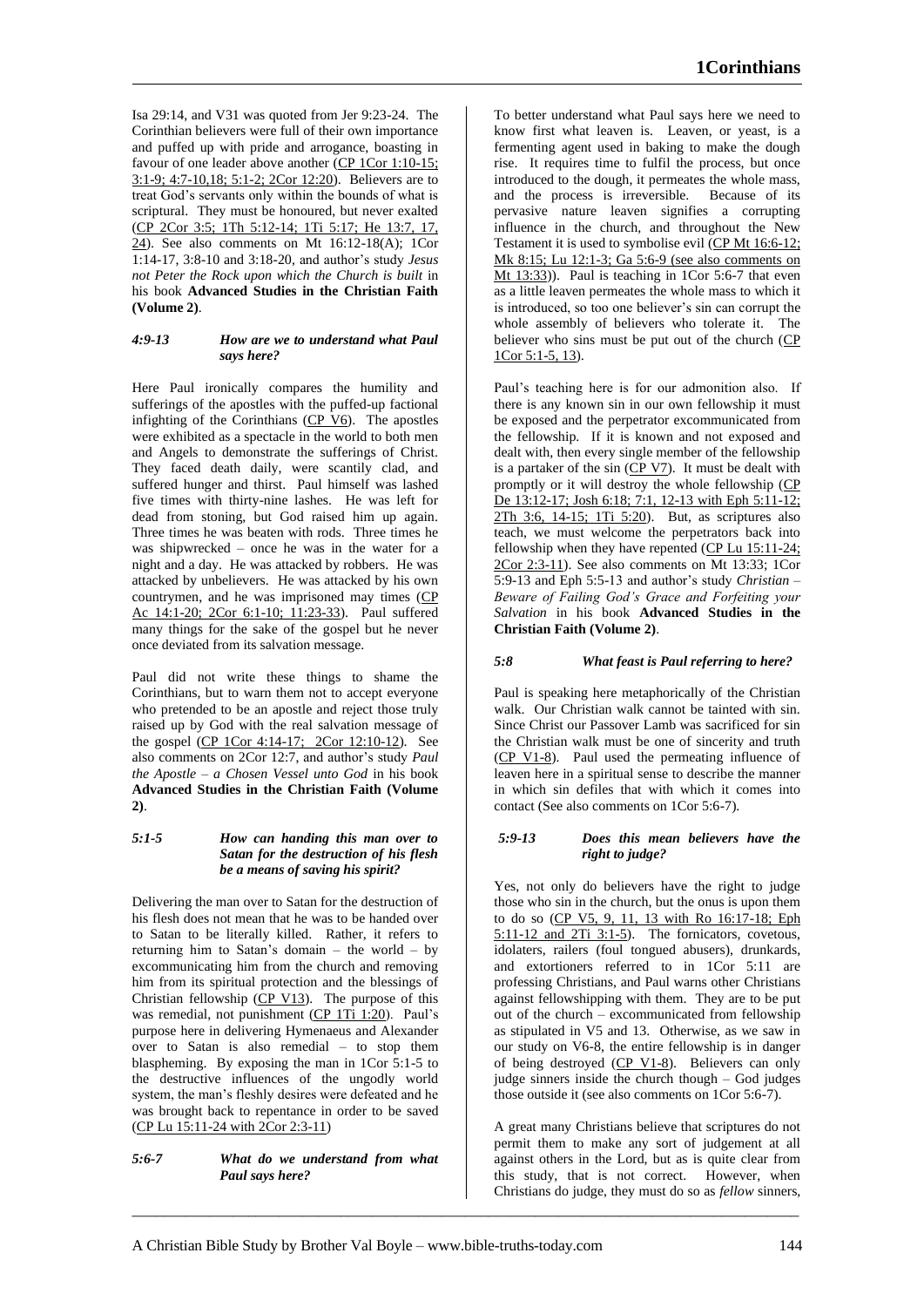not self-righteously or hypocritically. They must never esteem their morality above another's (CP Mt 7:1-5 [also Lu 6:37, 41-42]; Jn 7:24; 8:1-11; Ro 2:1-3; Ga 6:1-3; Jas 4:11-12). See also comments on Mt 7:1- 5; Ro 2:1-4; Jas 4:11-12 and author's study *Christians – on Judging Others* in his book **Advanced Studies in the Christian Faith (Volume 1)**.

# *6:1-8 Does this mean that Christians should never sue each other at law?*

Yes, although the point Paul is making here is not related to the relative merits of pagan courts to render just judgements, but to the self-identity of believers from the vantage point of eternity. Believers will rule and reign with Christ in eternity, and will judge the world (CP V2 with Psa 49:14; Dan 7:13-14, 18, 27; Mt 19:28; 2Ti 2:12; Rev 1:5-6; 2:26; 3:21; 5:10; 20:4;  $\overline{22:4-5}$ . Believers will also judge angels in the age to come (CP 1Cor 6:3 with Isa 24:21; 2Pe 2:4; Jude 6-7; Rev 20:7-10, 15). In view of the fact that believers have been appointed to judge both humans and angels in the age to come, they should be able to resolve minor matters in this present age among themselves instead of dragging each other to court to settle them (CP Mt 18:15-17).

When believers take each other to court, the witness of the church in the world becomes tarnished, and unbelievers hold the church up to ridicule. The question then arises, who will believe that Christianity is the answer to the world's problems, when Christians cannot even solve their own problems (CP 1Cor 6:4-6). Believers must settle their differences within the jurisdiction of the church itself, as Mt 18:15-17 teaches, or otherwise, if they are wronged, they must suffer it (CP V7-8 with Pr 20:22; Isa 50:6- 8; Lam 3:30; Mt 5:38-40; Ro 12:17; 1Pe 3:8-12). See also comments on Mt 18:15-17 and 1Ti 5:19.

# *6:9-10 How are these sins defined?*

*The unrighteous* here refers to sinful persons, those who break God's law (CP Mt 5:45; Ac 24:15; 1Pe 3:18; 2Pe 2:9). *Fornicators* in this context refers to whoremongers or male prostitutes (CP 1Cor 5:9-11; Eph 5:5; 1Ti 1:10; He 12:6; 13:4; Rev 21:8; 22:15). *Idolaters* are worshippers of idols or anything that is given pre-eminence above God. For New Testament Christians it could be a person, a business or employment, wealth, power, social status, sport, hobby, or even one's ministry. Whatever form it takes it involves the worship of demons, and will condemn the participants to hell (CP 1Cor 5:9-11; 10:7, 14:22). Anyone involved in any form of idolatry is communing with demons, which is what Paul is warning Christians against here. While New Testament Christians would not worship an idol made out of wood or stone, if they give pre-eminence to anything other than God, whether consciously or unconsciously, they are worshipping the demons behind idolatry. Christians must be constantly on guard against making anything other than God central in life because God is totally opposed to idolatry and will not let it go unpunished (CP 1Jn 5:21 with Rev 21:7-8). See also comments on 1Cor 10:14-22 and author's study *Christians – Flee from Idolatry* in his

# book **Advanced Studies in the Christian Faith (Volume 2)**.

*Adulterers'* refers to married persons who engage in sexual intercourse with someone of the opposite sex other than their marriage partner (CP Lu 18:11; He 13:4). *Effeminate* (KJV), are catamites – males who allow themselves to be sodomised or sexually abused by other males against the order of nature. *Abusers of themselves with mankind* are sodomites – homosexuals, pederasts and lesbians – males and females who perform sexual acts against the order of nature with their own sex (CP Lev 18:22; Ro 1:24-27; 1Ti 1:10). *Thieves* refer to those who steal from others (CP Mt 6:19-20; Lu 12:33-39; 1Th 5:2, 4).

*Covetous* refers to one with an inordinate desire to have more, especially that which belongs to another (CP 1Cor 5:9-11; Eph 5:5). *Drunkards* are alcoholics – those addicted to alcohol (CP Prov 23:20-21; 1Cor 5:9-11). Revilers are those who use abusive speech toward others (CP Prov 25:24; 26:21; 27:15-16). *Extortioners* are those who take advantage of others' poverty or necessity to secure gain for themselves (CP Lu  $18:11$ ; 1Cor  $5:9-11$ ). The word extortioners is depicted as covetousness in 2 Cor 9:5 (CP 2Cor 9:5 (KJV)). Extortioners are also depicted in scripture as ravening wolves who take advantage of unsuspecting believers (CP Mt 7:15). These extortioners are unbelievers – false prophets – who rob Christians of the truth of God's word by watering down the gospel. They prey on the immature, the unstable, the gullible (CP Eph 4:14; 2Pe 2:1-3, 9-22). See also comments on Ro 1:18, 1:24-28, 1:29-31, Ga 5:19-21, and author's study *Christian – Beware of Failing God's Grace and Forfeiting your Salvation* in his book **Advanced Studies in the Christian Faith (Volume 2).**

# *6:12-14 How are we to understand what Paul says here?*

Paul is not saying here that all things in an absolute sense are lawful for him, eg. It would not be lawful for him to commit sins listed in the previous study. What he means is, that while certain things are permissible, they may not be profitable, Paul would not allow himself to be controlled by anything that would not profit his Christian walk (CP 1Cor 9:24-27). It would not be profitable if Paul did things that were legitimate, but caused a brother or sister to stumble (CP Ro 14:13-21; 15:1-3). In 1Cor 6:13 Paul is in effect saying that God has made the appetite for food, and food for the appetite, but not the body for immoral acts. It is for God's glory (CP V13 with V15-20). In V14 we learn that God has resurrected Jesus as a guarantee of our future resurrection (CP V14 with Jn 14:19; Eph 1:3-14). See also comments on Ro 14:22- 23 and 15:1-3.

### *6:15-20 Does what Paul says here only apply to prostitutes or is all sexual sin harlotry?*

All sexual sin is harlotry because the believer's body is the temple of God – the dwelling place of the Holy Spirit (CP V19 with Ro 8:9; 1Cor 3:16-17; 2Cor 6:14- 16; Eph 2:19-22; He 3:6; 1Pe 2:5; 4:17). As the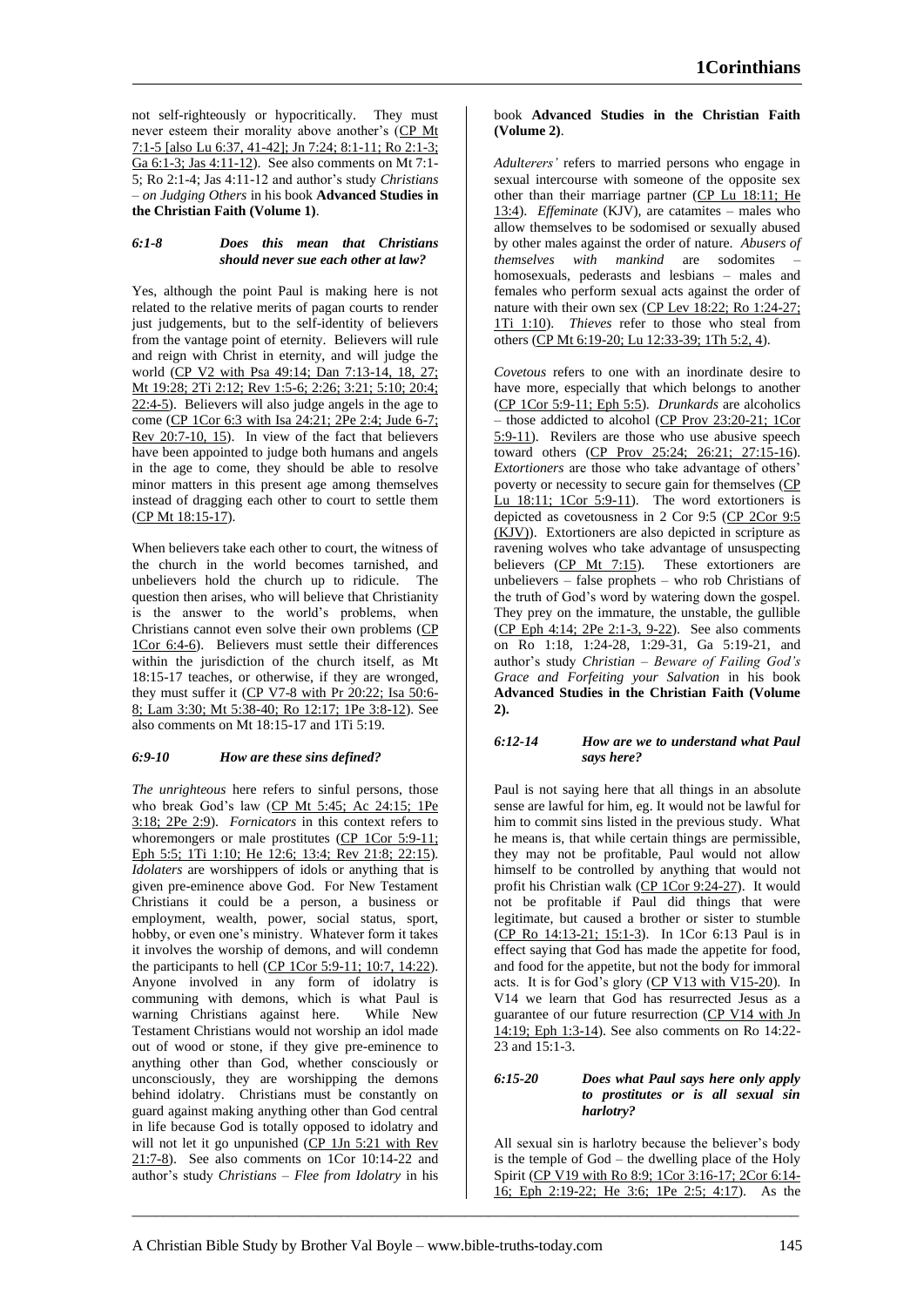dwelling place of the Holy Spirit, believers' bodies are members – bodily parts – of Christ, and believers cannot take a part of Christ and involve Him in any form of sexual sin  $(CP 1Cor 6:13, 15)$ . In the course of sexual sin believers violate the sacredness of their bodies because sexual intimacy is strictly reserved for the marriage relationship and is approved and blessed by God only in that state. It is only through marriage that the husband and wife become one flesh, as God purposed (CP V16 with Gen 2:24; Song 2:7; Mt 19:4- 6; Eph 5:28-31; 1Th 4:3-5; He 13:4). Adultery, fornication, impure desire and degrading passions – evil concupiscence – are grave sins in the sight of God, and believers who commit them, except they repent, will forfeit their place in God's eternal kingdom (CP 1Cor 5:9-11; 6:9; Ga 5:19-21; Eph 4:22- 24; 1Th 4:3-7; He 12:14-16). See also comments on Ro 1:29-31; 1Cor 3:16-17(A), 6:9-10, 7:1-2, 10:1-5; Eph 4:25, 5:3-4; He 3:7-11, 4:11-12, 6:4-6, 10:26-31; 2Pe 2:20-22 and author's study *Christian – Beware of Failing God's Grace and Forfeiting your Salvation* in his book **Advanced Studies in the Christian Faith (Volume 2)**.

# *7:1-2 Is Paul teaching here that marriage is inferior?*

No, Paul is teaching here that rather than be involved in illicit sex it is better to marry. *To touch a woman*  (V1) is a euphemism in scripture for sexual intercourse (CP Gen 20:6; Ruth 2:9; Pr 6:29). Paul personally preferred the single state but he is not advocating it for others. This is made clear in 1Cor 7:2 where he acknowledges that because of the potential for single believers to fall into sexual immorality, it is better that they marry (CP also V7-9). See also comments on 1Cor 7:7-9.

# *7:3-6 What does Paul mean by what he says here?*

Paul teaches here that married believers are not to refuse to cohabit with each other because neither of them has complete authority over their body to deny the other's conjugal rights. Both must recognise their dependence upon each other. Abstinence is permitted for a period of time for fasting and prayer if mutually consented to (CP V5 with Joel 2:16) but the husband and wife must resume marital relations immediately afterwards. This is so neither of them will be tempted to sin through lack of self control when sexually aroused. If sexuality is not given its proper context for expression, it is in danger of spilling over into sexual immorality.

# *7:7-9 What is the gift Paul had that he alludes to here?*

Paul is not alluding to his unmarried state here as many in the church believe, but to his gift of self control which God gave him that led in turn to his being able to remain unmarried, or celibate – a state of being he chose for himself. We learn this from the phrase *…it is good for them if they abide (KJV), even as I* in V8, which refers to Paul's unmarried state. *Abide* or *remain* (NKJV), is a verb in what is known as the aorist tense in the Greek construction of the sentence signifying Paul's unmarried state as a permanent and final decision: *As I have always been* 

*and always will be.* Paul's unmarried state was his own choosing and he was able to maintain it through the gift of self control with which God had endowed him. Not every Christian has this gift and in V9 Paul commands those who do not have it, to marry. No one can serve the Lord effectively if dominated with unfulfilled sexual passion  $(CP$  also V1-2). All this clearly refutes the teaching by some in the church that Paul had at one time been married (see also comments on Mt 19:10-12 and Ac 22:3-5).

# *7:10-11 See comments on Mt 5:31-32*.

# *7:12-15 Why does Paul declare here that he is the originator of this command and not Jesus?*

This command originated with Paul and not Jesus because desertion by an unbelieving spouse did not arise as a ground for divorce during Jesus' earthly ministry. The church had not been founded then and so Jesus did not have to address it. It only became evident as the church expanded in Paul's time, and even though the command did not originate with Jesus, it is the inspired word of God nonetheless and must be obeyed by the church (CP V25 and 40 with 2Pe 3:14-16). We learn from V16 here that distorting Paul's teachings leads to eternal damnation. This clearly proves that whatever Paul taught was inspired of God and must be obeyed by Christians (CP 1Th 2:13 with 2Ti 3:16-17). See also comments on Mt 5:31-32, and author's study *Paul the Apostle – a Chosen Vessel unto God* in his book **Advanced Studies in the Christian Faith (Volume 2)**.

# *7:14-16 How are we to understand what Paul says here?*

The word *sanctified* here does not mean salvation. It is used in a metaphorical sense of an unbeliever, through marriage, being brought under the sanctifying influence of the believing spouse. The unbeliever benefits from the spiritual influence and divine favour in the life of the believing partner, and while ever there is contact between them there is hope that the unbelieving partner will turn to faith in Jesus Christ. Children of the marriage are also included in the spiritual influence and divine favour in the life of the believing parent. Those under the age of accountability are legitimate before God and are already assured of a place in His eternal kingdom (CP Lu 18:15-16 with 2Sam 12:19-23).

If an unbelieving spouse wants to leave the marriage because of the other's faith they must be allowed to for the sake of peace in the family. The believing partner must not prevent the other from leaving. As we learned in our study on 1Cor 7:12-15 believers can divorce for this reason – God will not hold them responsible for the marriage break-up, and they can remarry. Conversely, as V12-13 clearly teach, if the unbelieving spouse is happy to remain in the marriage the believing spouse cannot force them to leave (CP V12-15). V16 teaches that though a believing partner may want to hang onto the marriage to try to convert their unbelieving spouse, there is no assurance that is what will happen, so it is better to let them go if that is what they want (See also comments on Mt 5:31-32).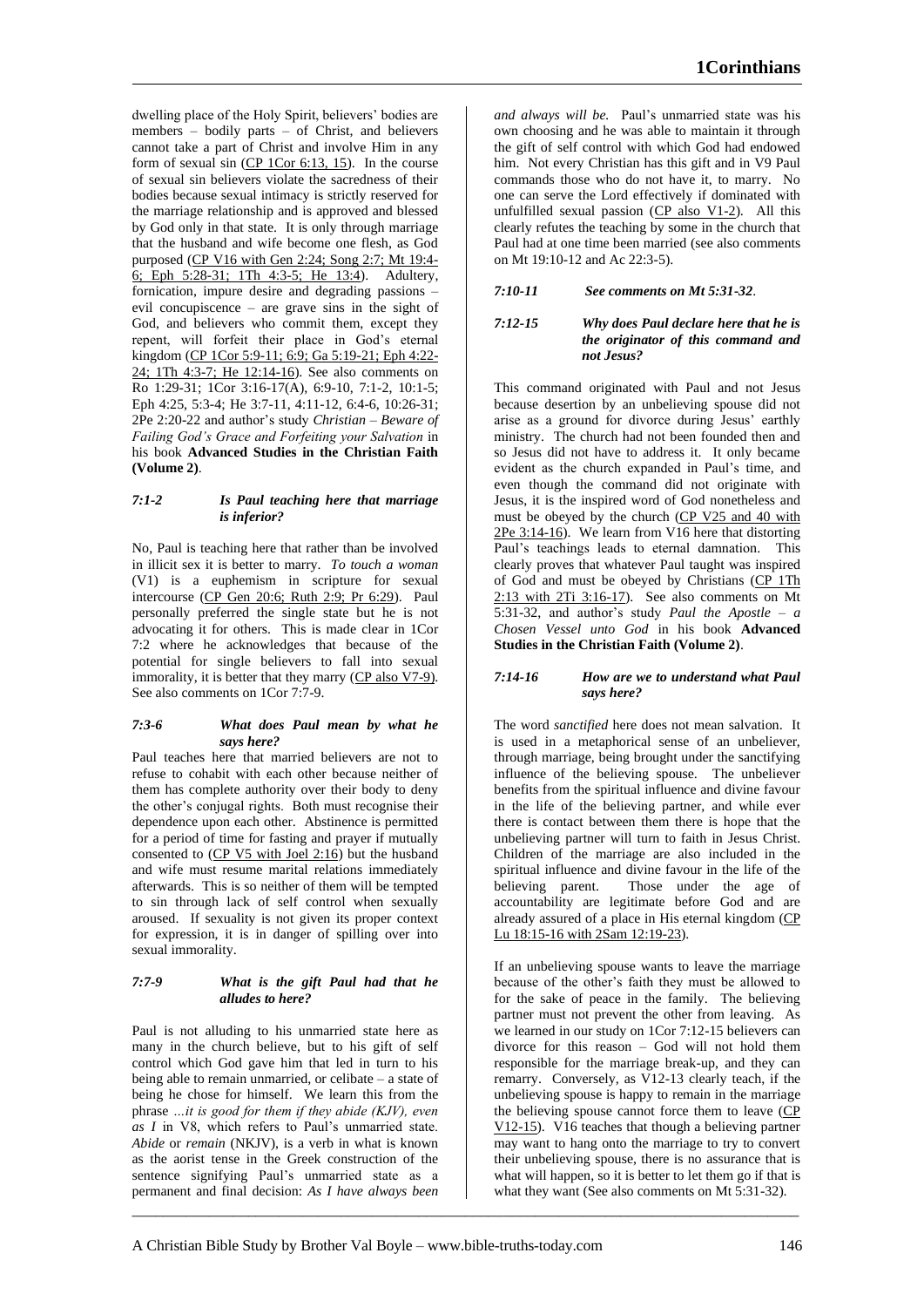# *7:17-24 What is the theme of Paul's teaching here?*

The theme of Paul's teaching here is that the Christian calling is not defined by outward circumstances. Outward circumstances neither add to, nor detract from who we are in Christ, and therefore our status in life should not be altered to try to improve our standing with God – *circumcision is nothing, and uncircumcision is nothing* (CP V18-19 with Ro 2:28- 29; Ga 3:28; 5:6; 6:15). Our Christian calling is defined by obeying God's commandments, not by changing our status in life (CP 1Cor 7:19 with Jn 14:15; 15:14; Ro 2:13; 1Jn 2:3-5; Rev 22:14). Even being a slave does not hinder one being a Christian – Christians are serving God, not man, whether they be slaves or free (CP 1Cor 7:20-23 with Eph 6:5-8; Col 3:22-24; 1Ti 6:1).

Paul is not condoning slavery in 1Cor 7:20-23. The issue is remaining with God and not departing from Him to become a slave to human criteria for status  $(CP V24 with Ga 5:1; Php 4:1)$ . The gauge for one's status is being in the Lord, which makes slaves free, and the free slaves (CP Ro 6:18-22).

# *7:26 What was the "present distress" Paul refers to here?*

Most bible commentators believe the *present distress*  Paul referred to here is persecution the church was suffering at that time, or impending political upheavals that would greatly affect the church. However, elsewhere in scripture the Greek word for distress, **anagke**, is only translated as such where persecution is explicit in the context (CP 2Cor 6:4-5;  $12:10$ ; 1Th 3:7). 2Cor 6:4 is a bit confusing too – *distresses* here is not from **anagke** but **stenochoria**, which has in view distresses from within, such as *anguish* or *discomfort.* They are not related to persecutions, whereas *necessities* is from **anagke** and therefore should have been translated *distresses* in light of the persecutions explicit in the context. In other places in scripture where **anagke** is used apart from persecutions it is translated *necessity* (CP 1Cor 7:37; 9:16; 2Cor 9:7; Phm14; He 7:12; 9:16).

In the context of 1Cor 7:26 persecutions are not explicit either. Paul's main concern here is that once Christians marry they can no longer give their undivided attention to the things of God. This is not teaching that Paul was against marriage, even though he himself was unmarried by choice. Far from it as our study on 1Cor 7 clearly shows (CP V2, 8-16; 36- 38). Paul is simply teaching us all in 1Cor 7:26 and the following verses that there is a higher loyalty than even that to our covenanted partners in marriage – God (CP V27-35 with Col 3:2).

*Trouble in the flesh* in 1Cor 7:28 refers to the demands of marriage that are not encountered in the single state. *Time is short* in V29 means that God's work is urgent and Christians cannot allow anything to hinder them doing it (CP V28-29, 31 with Lu 9:59-60; Ro 13:11-12; 2Ti 4:2-4; Jas 4:13-15; 1Pe 4:7). When studied in context it is clear that the *present distress* in 1Cor 7:26 is not referring to persecutions or

impending political upheavals affecting the church, but to the compelling force or necessity for married Christians to look after each other which restricts their capacity to devote all of their attention to God. And it is in this context also that V36-40 must be understood (CP V36-40).

# *7:39 What does "only in the Lord" mean?*

*Only in the Lord* means that while a Christian widow is free to remarry, the man she marries must also be a Christian. This applies to all believers who marry or remarry (CP Ro 7:2-3 with 2Cor 6:14-16). See also comments on Mt 5:31-32.

# *8:1-13 What is the core teaching of this chapter?*

The core teaching here is that mature Christians demonstrate their love for those weaker in the faith by not participating in the things their faith allows, but which the weaker Christian's faith does not, and which would cause them to sin if they participated (CP Ro 14:13-23; 1 Cor 10:19-33). The specific issue of idol-sacrificed meat in 1Cor 8 is simply the vehicle Paul uses to teach the timeless truth that love for God results in love for His children. If we say we love God, how can we do anything that could cause another of His children to perish, for whom Christ also died (CP 1Cor 9:19-23; Ga 5:13). How Christians show their love for each other is how they prove their love for God (CP Jn 13:34-35; 1Cor 13:1-7; 1Jn 3:11, 14, 16, 18; 4:11-12, 16-21; 5:1-2). The teaching  $16, 18; 4:11-12, 16-21; 5:1-2.$ emanating from 1Cor 8 does not only apply to meat sacrificed to idols, but to anything at all – what we drink, what we wear, what we participate in – that could cause a weaker brother or sister to fall away from the faith and perish  $(CP \t{Mt} 18:6-14)$ . See also comments on Ro 14:1-9.

# *8:5 Is Paul acknowledging the existence of other divine beings here?*

No, Paul is not acknowledging the existence of other divine beings here. He is simply referring to the supposed beings represented by the idols the pagans worshipped and sacrificed meat to (CP V1, 4, 7, 10; 10:14-30). The pagans designated the idols *gods* and *lords,* but in 1Cor 8:6 Paul asserts that there is only one God – The Father, and one Lord – Jesus Christ  $(CP V6 with Eph 4:4-6)$ . All other gods are false  $(CP)$ Psa 115:1-8; Isa 44:10; Jer 10:3-18; Ac 19:24-27).

# *9:1-2 Why was Paul vindicating his apostolic office here?*

This ties in with Paul's teaching in Ch 8 where he taught the principle of self-control concerning meat sacrificed to idols; how Christian love dictates that it must be avoided if eating it offends other Christians (CP 8:1-13). In Ch 9 Paul illustrates how he applies this same principle of self-control in his own life as an apostle, but as is obvious in V3 there are some in the church who question his apostolic office (CP V3-14). Paul had the same right as other apostles, including Christ's brothers and Peter, to marry (although as we learned in Ch 7 he chose to remain celibate), and to be supported financially by the church. He rightly argues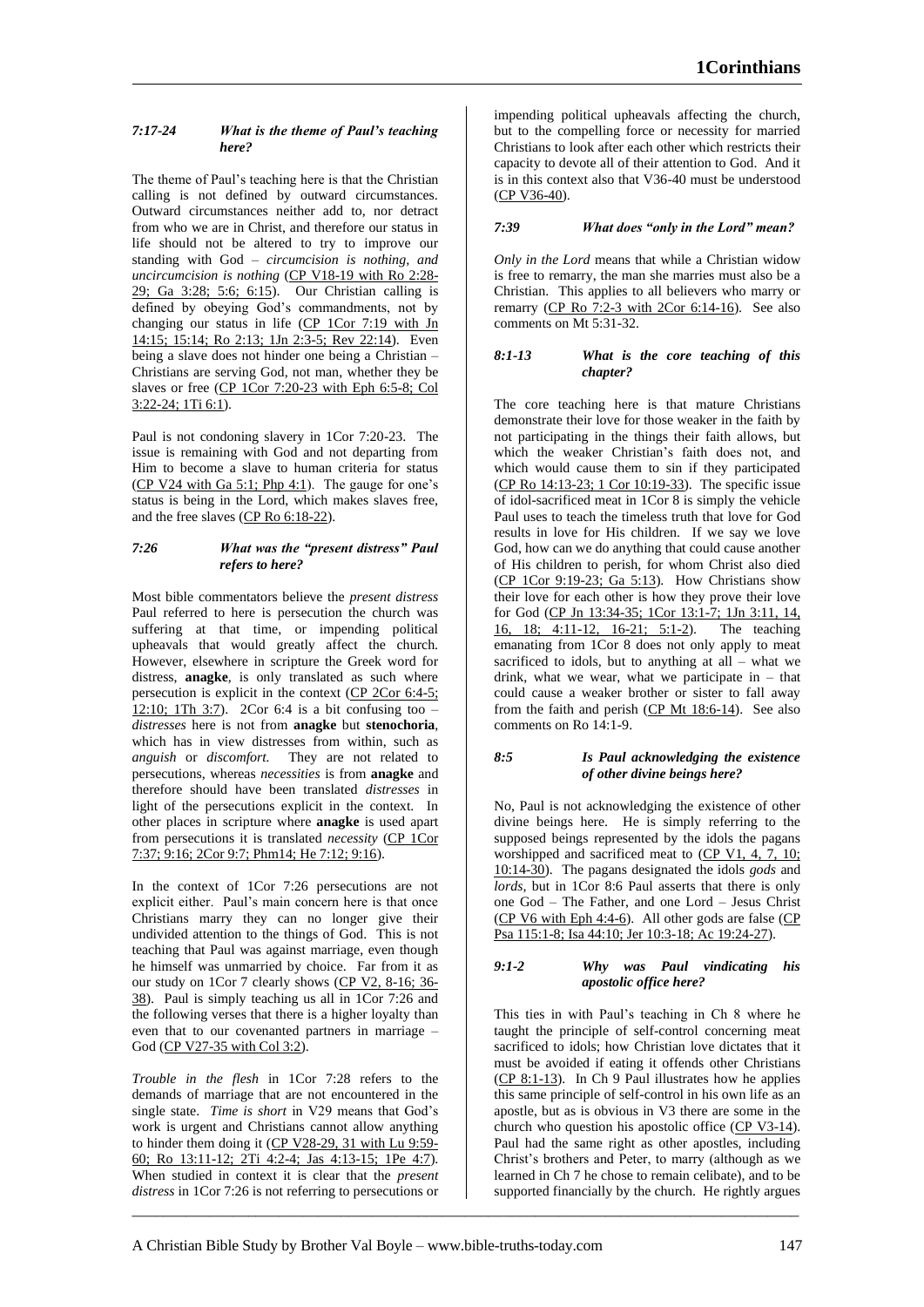that soldiers do not pay their own way in a war, and neither do owners of vineyards not partake of the fruit they grow. He also argues that when God commanded Moses in the Old Testament not to prevent oxen from eating as they trod out the corn, he did not say it for the sake of the oxen, but for the sake of humans (CP V7-10 with Mt 10:9-10; Lu 10:7; Ga 6:6; He 7:1-11).

But it was more important to Paul to win souls to Christ than to exercise his rights to be financially supported by the church and hinder the gospel. His reward was preaching the gospel for free. No one could say that he was abusing his power in the gospel (CP  $1$ Cor  $9:15-18$ ). Paul lived free from all Paul lived free from all obligations to men, yet he served every man as if he were his personal slave. He did this to win them to Christ ( $CP$  V19-23 with 2Cor 4:5; Ga 5:13). When Paul said he became all things to all men that he may win some to Christ, it was strictly within the bounds of God's word. He did not change scripture or compromise the truth. For example we find how he "became a Jew to win the Jews" three times in the book of Acts (CP Ac 16:1-3; 18:18; 21:17-26). Paul's main goal in life was not to exercise his rights, but to exercise self-discipline to win men to Christ (CP 1Cor 9:24-27 with V16 and Ro 1:14-16).

# *10:1-5 What is Paul's purpose in saying what he does here?*

What Paul says here continues on from what he said in 9:27. Paul wants Christians to understand that one may be redeemed, partake of divine grace, and yet later be rejected of God because of evil conduct (CP 9:27 with 2Cor 13:5). Ancient Israel had a redemptive experience similar to the experience of believers in the New Testament. The cloud Paul refers to in V1 is the pillar of a cloud by day and the pillar of fire by night, in which God dwelt, and guided the Israelites on their journey in the wilderness (CP Ex 13:21-22; 14:19-20, 24; Nu 14:14). The pillar of a cloud and the pillar of fire remained with the Israelites throughout the whole forty years of their wilderness journey (CP Ex 40:34- 38 with Mt 28:20 and He 13:5). The sea they all passed through is the Red Sea (CP Nu 14:25; 21:4; De 1:40; 11:2-5 with Ex 14:9, 13-16, 21-22, 29).

The Israelites also had sacramental ordinances in the wilderness similar to those of New Testament Christians. Their baptism unto Moses in the cloud and in the sea is illustrative of New Testament believers' baptism in water, and into Christ and His body, the church (CP 1Cor 10:1-2 with 1Pe 3:18-21 and Ro 6:3-5; 1Cor 12:13; Ga 3:26-27). The *spiritual meat* the Israelites ate and the *spiritual drink* they drank are typical of the elements of Christian communion (CP 1Cor 10:3-4 with Ex 16:4, 13-17; 17:1-7 and Jn 6:31-33, 47-58; 1Cor 11:23-26). The *manna,* or bread from heaven which the Israelites ate in the wilderness typified Jesus as the bread of life in the New Testament. And the *rock* from which they drank was another Old Testament type of Jesus as the water of life, or the living water (CP Ex 17:1-6 with Jn 4:6-14). As the Israelites received bread from heaven and water from the rock to sustain them in the wilderness, so New Testament Christians are also sustained by feasting on the living bread, and drinking of the living water – Jesus.

As despite all their blessings a whole generation of Israelites died in the wilderness because of unbelief, and so failed to enter the promised land, so too New Testament Christians for their part are exhorted to take warning lest they fail also (CP 1Cor 10:6-12). Paul teaches here that what befell the Israelites is a warning of what will befall us if we do not heed the warning. The words *examples* in V6, and *ensamples* in V11 mean type or figure. The history of the failure of the Israelites is summed up for us in Psa 78 (CP Psa 78:1- 72). See also comments on Ro 1:29-31; 1Cor 3:16- 17(A), 6:9-10, 7:1-2, 10:1-5; Eph 4:25, 5:3-4; He 3:7- 11, 4:11-12, 6:4-6, 19:26-31; 2Pe 2:20-21 and author's study *Christian – Beware of Failing God's Grace and Forfeiting your Salvation* in his book **Advanced Studies in the Christian Faith (Volume 2)**.

# *10:9 When was Christ tempted by the ancient Israelites?*

(CP Nu 21:4-9). The *Lord* here who sent the fiery serpents among the Israelites is **Jehovah** – *God.* Paul teaches in 1Cor 10:9 that this is Jesus, whom the Israelites tempted. (*Tempted* here means doubting God's power and aid). This proves that Jesus was not eternally the son of God as so many in the church believe – He was an equal member of the Godhead from all eternity (CP also Isa 6:1-5 with Jn 12:37-41). We learn from what John says here that *The Lord*  Isaiah saw sitting upon the throne in Isa 6:1-5, was also Jesus, which is further proof that Jesus was not eternally the son of God – He was God (CP Psa 45:6- 7; Mic 5:2; Jn 1:1-2; 3-13; 8:56-58; 17:5; Ac 20:28; Ro 9:5; Php 2:5-8; Col 2:8-10; 1Ti 3:16; Tit 2:13; He 1:8-12; 2Pe 1:1-2; 1Jn 1:1-2; 3:16; Rev 1:8, 11, 17-18; 2:8; 3:14; 21:6; 22:13). These scriptures all clearly refute the teaching in the church that Jesus was eternally the son of God. He became the son of God at His incarnation – when He took on human form (CP Gen 49:10; Nu 24:17; Psa 2:7; Isa 7:14; 9:6-7; Mt 1:18-25; Lu 1:26-35; 2:11; Jn 1:14; Ga 4:4; Php 2:5-8; He 1:5-6; 5:5). These scriptures are not exhaustive but representative of the many proving that Jesus was not eternally the son of God. (See also comments on Lu 1:35B, Jn 12:41, Ac 20:28, 1Ti 3:16 and 2Pe 2:1-2 and author's studies *Jesus – Eternally God* in his book **Advanced Studies in the Christian Faith (Volume 1)**, *Names and Titles of Jesus, The Doctrine of the Trinity* and *Jesus* in his book **Advanced Studies in the Christian Faith (Volume 2))**.

### *10:13 What is the way of escape from temptation Paul refers to here?*

The word *temptation* here means a state of trial in which God brings His people through adversity and affliction in order to encourage and prove their faith and confidence in Him (CP Mt 6:13 [also Lu 11:4]; 26:41 [also Mk 14:38]; Lu 8:13; 22:28, 40, 46; Jas 1:2-3, 12; 1Pe 1:6-7; Rev 3:10). It should be noted here that Mt 6:13 and Lu 11:4 are not inferring that God puts temptation in men's way. This simply reflects the petitioner's desire to avoid being in any testing situation whatever which could result in them sinning. This should be the desire of every believer. The way of escape God has made for Christians suffering temptation is not to escape the temptation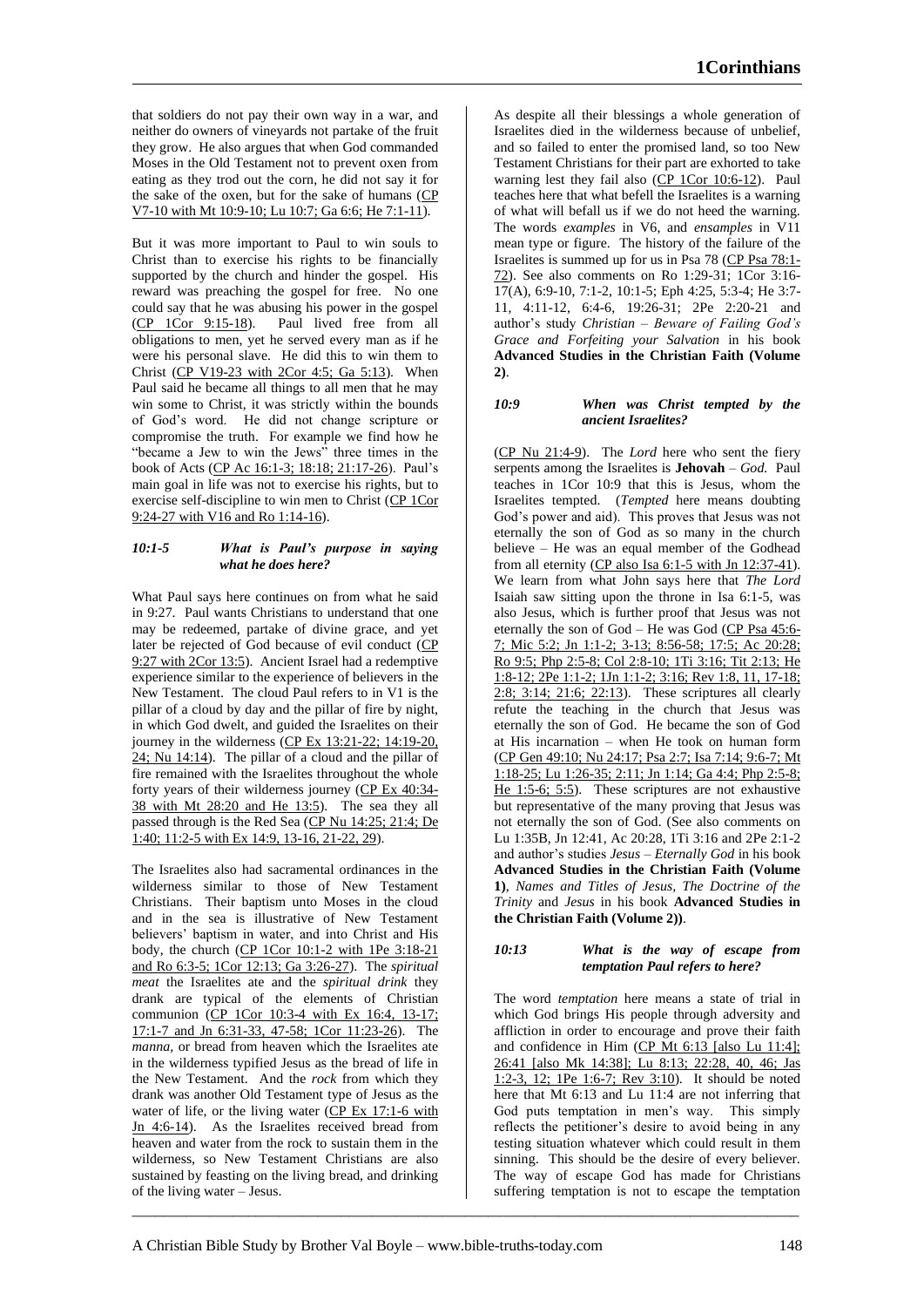itself, but to be able to bear it without succumbing to sin. God's grace enables Christians to do this. It empowers them to overcome every temptation and resist sinning (CP Ro 5:15, 17, 20-21; 6:1-2, 14; Php 2:12-13; Tit 2:11-14; 2Pe 1:2-4; 2:9; 1Jn 3:6-10; 5:4, 18). See also comments on Ro 5:15 and author's studies *Roman's 6 – a Study on God's Empowering of Believers through Jesus Christ to overcome Sin* in his book **Advanced Studies in the Christian Faith (Volume 1)** and *The Doctrine of Grace* in his book **Advanced Studies in the Christian Faith (Volume 2)**.

# *10:14-22 What are we to understand from what Paul says here?*

The majority of Christians see this passage as merely referring to meat sacrificed to idols and idolatrous feasts, but there is much more to it than that. Paul teaches here that although an idol is nothing in the world, it does represent something that is not the true God. An idol is not only an image of something, it is also a representation, whether physical or imaginary, of some other thing. Idolatry manifests itself in various forms, but whatever form it takes it involves the worship of demons (CP V19-21 and 8:4 with Psa 106:36-39). Anyone involved in any form of idolatry is communing with demons, and that is what Paul is warning Christians against in 1Cor 10:14-22.

We should note here that the Old Testament conception of idolatry has been broadened in the New Testament to include covetousness (CP Eph 5:5; Col 3:1-5). Covetousness expresses the inordinate desire to make something other than God central in life (CP Lu 12:15-34 with Mt 6:19-21, 24 and Lu 16:13-15). This is a word in season for contemporary Christians in light of the proliferation of *prosperity doctrines*  being taught in the church. While contemporary Christians would not worship an idol made out of wood or stone, those who accumulate wealth and possessions are nonetheless involved in idolatry, and worship the demons behind covetousness.

Christians must learn to distinguish between things idolatrous and the things of God because God is totally opposed to idolatry and will not let it go unpunished. (CP 1Cor 10:22 with De 32:16-17, 21; Jer 25:5-6; 1Cor 6:9-10; Ga 5:19-21; 1Jn 5:21; Rev 21:7-8; 22:15). See also author's study *Christians – Flee from Idolatry* in his book **Advanced Studies in the Christian Faith (Volume 2)**.

### *10:23-33 What does Paul mean by what he says here?*

Christians are permitted to eat food offered to idols on the basis of Psa 24:1 (CP 1Cor 10:25-26 with Psa 24:1 and 1Ti 4:4-5). The only qualification for eating food sacrificed to idols is that the law of love must be observed, and a Christian's own freedom to eat such meat must be waived if the conscience of a weaker Christian is likely to be damaged and cause him to stumble (CP 1Cor 10:23-24; 28-33 with Ro 14:13-23 and 1Cor 8:1-13). See also comments on Ro 14:1-9 and 1Cor 8:1-13 and author's study *How Christians* 

*are to Love One Another* in his book **Foundational Truths of the Christian Faith**.

### *11:3-16 Is this teaching that women should wear a head covering in church?*

No. The head covering Paul is referring to here is long hair. He is not alluding to a veil or shawl as so many in the church believe. This is confirmed for us in V15 where the literal Greek to English rendering of the verse according to **The Interlinear Bible,** is as follows:

> *"But if a woman should adorn her hair, it is a glory to her; because the beautified hair has been given to her instead of a veil."*

Women have been given long hair as a head covering **instead** of a veil, not as well as a veil. Sadly this is not highlighted in most bibles, including the KJV, and therein lies the reason for it being a difficult passage to interpret (CP V15).

*Power on her head* in V10 refers to a woman's long hair as the sign of her subjection to her husband's authority over her (CP V3 with Gen 3:16; Eph 5:22-24 and 1Cor 11:10). The phrase *because of the angels*  indicates that angels are always present in the assembly, and the divine order must always be observed (CP Eph 3:9-10). Paul closes the subject of head covering for women in 1Cor 11 with the assertion in V16 that if anyone wants to wear a veil or a shawl, they can, but they are not bound by any church ordinance to do so  $\overline{(CP \ V16)}$ . See also comments on Tit 2:3-5.

# *11:14 How are we to understand what Paul says here?*

*Nature* in this context means native sense of propriety; the natural sense of what is right and proper (CP Ro 2:14). *Shame* in 1Cor 11:14 means dishonour, ignominy, disgrace. What Paul is in effect saying in 1Cor 11:14 is that our own natural sense of what is right and proper tells us that it is dishonouring to a man to have long hair like a woman's. Long flowing locks are a woman's glory, but they degrade a man (CP 1Cor 11:15).

### *11:20-22 What is this meal that Paul censures the Corinthians for partaking of here?*

The Corinthian Christians actually treated this meal as the Lord's supper, thinking that they were honouring Christ. But they had perverted the meal into a shameful orgy of sinful and selfish feasting by wealthy Christians which humiliated poor Christians. Paul was strongly critical of their behaviour and reminded them of the solemnity of the occasion for the Lord's supper (CP V23-26 with Mt 26:20-29; Mk 14:17-25 and Lu 22:14-22). Christians have to examine themselves before partaking of the Lord's supper (CP 1Cor 11:27-33). Paul draws out for us here the implications of the nature of the Lord's supper: to eat and drink unworthily is to partake of the Lord's supper in an indifferent, self-centred, careless and irreverent manner, treating the Lord's supper as a common meal and the bread and the cup as common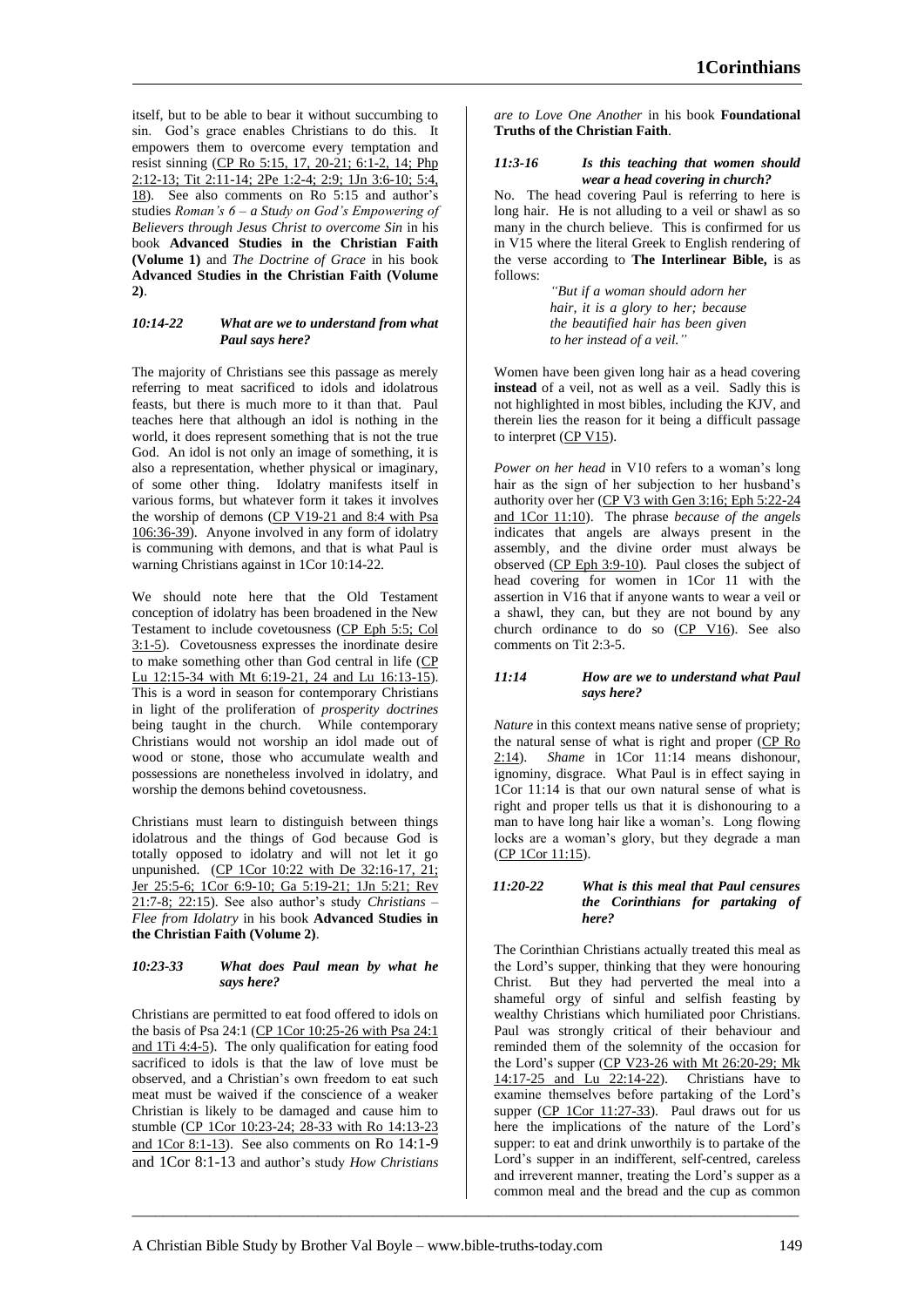things, not attributing to them their solemn symbolic importance as representing the broken body and shed blood of Jesus. Those who do this despise the ones for whom Christ died, and are held liable for Christ's death. They are guilty of the body and blood of the Lord, and eat and drink future judgement upon themselves  $(CP V27, 29 with 2Pe 2:13 and Jude 12)$ .

We must never treat the Lord's supper as though it were meaningless. The Corinthian Christians did and they paid for it, as V30 teaches. Many of them were weak and sickly, and many had died. None of this teaches however that we have to morbidly re-enact Christ's death every time we partake of the Lord's supper, but we have to be sensitive to His suffering and ignominious death on the cross that brought healing for our bodies and salvation for our souls (CP Isa 53:4-5; Mt 8:16-17; He 9:28; 1Pe 2:24). Before partaking of the Lord's supper Christians should examine themselves to ensure that they are where they should be in God, and judge themselves to see if there are any sins that need to be repented of and confessed before God (CP 1Cor 11:28, 31 with 2Cor 13:5). If any Christian is conscious of any sin in their life not yet confessed and repented of, or are cherishing anything in their heart not consistent with the Christian walk, they should not partake of the Lord's supper. This does not mean that Christians have to be perfect to partake; if they are honestly and earnestly striving after holiness, doing all that lies within them to live according to God's word, and being sincerely repentant over any sins committed and confessed, they are at perfect liberty to partake of the Lord's supper (See also comments on Mt 26:17-19 and 26:26-29 and author's study *Communion* in his book **Foundational Truths of the Christian Faith**).

# *11:31-32 What do we learn from what Paul says here?*

We learn from this how God chastens His children. It is not by inflicting sickness or calamity upon them, or by allowing them to be overcome by their circumstances in life, as so many Christians in the contemporary church believe. He chastens them by His word (CP V28 and 2Cor 13:5). Christians are chastened by God when they judge themselves by His word for any sins they may have committed. God's word judges us; it convicts us of sin and it causes us to repent of the sin and confess it before God (CP Psa 32:5; Pr 28:13; 1Jn 1:9). This is what Paul means in 1Cor 11:32 when he says *but when we are judged, we are chastened by the Lord.* The word *chastening*  refers to the activity directed toward a child to influence conscious will and action. It means to instruct, to educate, to correct (CP 2Ti 3:16 with Psa 94:12; He 12:3-11 and Rev 3:19).

Because sickness and calamities are generally thought to be God's chastening of His children, a great many Christians' faith to believe implicitly in God's word has been seriously undermined, and as a result they are unable to receive healing or overcome their circumstance in life. Christians must never sit under any teaching that would cause them to question the authority of God's word, which teaches that God does not inflict evil upon His children for any reason. He only gives His children good things (CP Mt 7:9-11

with Jas 1:12-17). See also comments on 2Ti 3:16-17 and He 12:5-11.

# *12:1-11 (A) What exactly are these gifts and how do they operate?*

These are called the gifts of the Spirit. *Diversities of gifts but the same Spirit* in V4 means that there are different gifts or manifestations of the Holy Spirit – the visible and tangible evidence of His activity – operating through individual members of the body (the church), to edify (build up), and sanctify (set apart), the whole body. *Differences of administrations but the same Lord* in V5 means that all the ministries in the church are intended to serve the church in one form or another, reflecting the servant ministry of Jesus Himself. Paul's assertion that there are "diversities of operations but it is the same God that worketh all in all" in V6, signifies that all gifts of the Spirit are direct operations of the power of God in believers producing sure results. **Kenneth Wuest's "Expanded Translation of the Greek New Testament"** puts it like this:

> *"And there are different distributions of various kinds of ministries, but the same Lord. And there are different distributions of divine energy motivating these gifts in their operation, but the same God who by His divine energy operates them all in their sphere."*

Every member of the church has a spiritual gift, and the Holy Spirit displays God's power through each member as a means of helping the whole church  $(CP V 7 with$ Ro 12:5-6). All the gifts of the Spirit contribute to the common good - the life and growth of the church. They are distributed among the members of the church as the Holy Spirit sees fit (CP V8-11). Let us have a closer look at these gifts.

**Word of Wisdom** is a wise utterance applying the revelation of God's word or a flash revelation given by the Holy Spirit for a specific situation or problem that may already exist or which will arise in the future (CP Ac 27:27-44). This is not to be confused with the wisdom we are to seek from God for our daily living (CP Jas 1:5).

**Word of Knowledge** is an utterance inspired by the Holy Spirit that reveals certain knowledge about people or circumstances which the speakers could not possibly know by themselves. It is often connected closely with prophecy (CP Mt 16:13-17; 17:24-27; Lu 22:10-12; Jn 4:5-19; Ac 5:1-10; 27:8-26).

**Faith**, as a gift of the Spirit, is the supernatural ability to believe God implicitly without human doubt, unbelief or reasoning, for the extraordinary or the miraculous to happen (CP Ac 3:1-8; 14:8-10; 28:1-6). This is not be to be confused with the faith we received to believe for our salvation (CP Ro 10:14-17). Neither is it to be confused with the faith given by God to every Christian with which to appraise or measure the character and extent of any spiritual gifts they have (CP Ro 12:1-3). Nor is it to be confused with the faith we have to exercise to believe that whatever we ask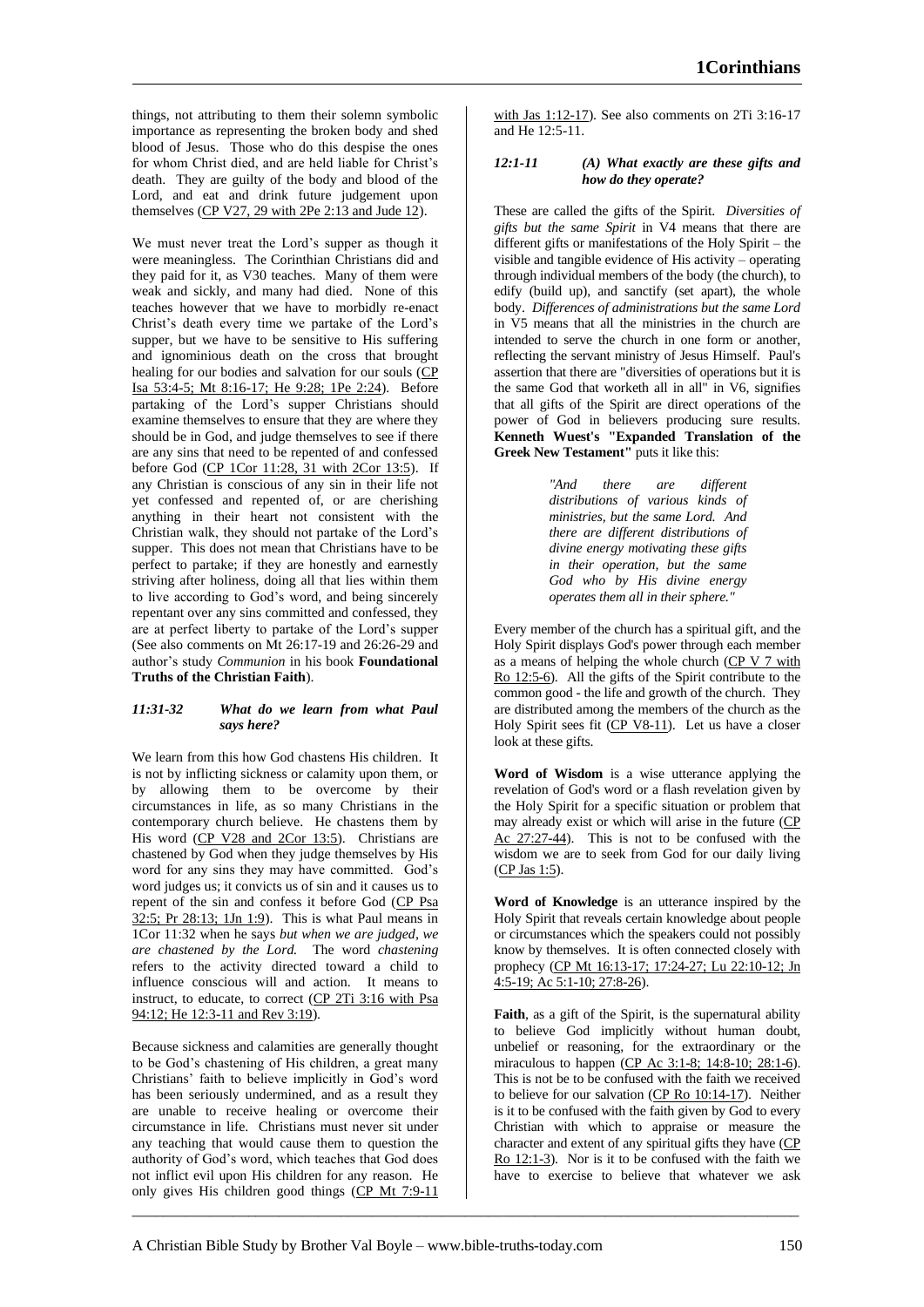according to God's word, He will do it for us (CP Mk 9:23; 11:22-24; 1Jn 5:14-15).

**Gifts of Healing** are supernatural powers bestowed by the Holy Spirit upon certain individuals, empowering them to heal all manner of sicknesses and diseases or any physical ailment whatever without any human aids or the use of any medicines (CP Lu 13:10-13; Ac 28:7- 9). Gifts of healing are not to be confused with the authority of believers to lay hands on the sick or to pray over them for their healing, or to stand in agreement with other Christians believing for someone to be healed (CP Mt 18:19; Mk 16:18; Jas 5:14-15).

**Working of Miracles** is a supernatural power to alter the normal course of nature and to counteract natural laws (CP Mk 4:35-39; Jn 2:1-11; 6:1-14, 15-21; Ga 3:5; He 2:3-4). Working of miracles manifested many times in the Old Testament too - when Moses held out His rod toward the Red Sea (CP Ex 14:15-29), also Elijah performed 16 recorded miracles, and Elisha recorded 32 (CP 1Ki 17:1-2 - 2Ki 2:12 with 2Ki 2:13-9:3; 13:20-  $21$ ), etc..

**Prophecy** is a supernatural utterance in the speaker's native tongue. It is a spontaneous utterance of a revelation directly from God under the impulse of the Holy Spirit to strengthen the faith of the congregation and to build up their spiritual life and moral resolve to remain faithful to Christ and His teachings. It can also expose the condition of an unbeliever's heart and bring him or her to a conviction of their need for God. It is the gift of the Spirit believers should covet the most (CP 1Cor 14:1-12, 22-26, 39). The gift of prophecy here should not be confused with the ministry gift of prophet in Eph 4:11 which Christ gave to the church to prepare and equip it for God's service. That is a ministry gift given only to certain ones in the church whereas the gift of prophecy as a manifestation of the Holy Spirit is potentially available to everyone baptized in the Spirit (CP Ac 2:17-18, 19:1-6).

**Discerning of Spirits** is a special ability to properly discern and judge prophesies and to distinguish whether or not any utterance is inspired by the Holy Spirit, demon spirits, or the human spirit. It is also the ability to detect the spirits behind certain human activities (CP Mt 24:4-5; Lu 9:51-56; Ac 8:18-23; 13:6-12; 16:16-18; 1Jn 4:1-6).

**Divers Kinds of Tongues** are supernatural utterances in other languages not known to the speakers. The speakers are communicating directly with God under the influence of the Holy Spirit, completely bypassing their minds. They may be offering up prayers, praise, blessings or thanksgiving to God, or they may be bringing a message for the congregation from God. Speaking in tongues must be regulated in meetings. Tongues are a sign for unbelievers to know that God is present in the midst of the congregation, but they will also put unbelievers off if the congregation does not regulate their use (CP Isa 28:11; Mk 16:17; Ac 2:1-11; 1Cor 13:1; 14:1-23, 27-28).

**Interpretation of Tongues** is the ability bestowed by the Holy Spirit upon individuals in the congregation to understand and make known the meaning of an utterance spoken in another language. This ability may be given to the one making the utterance or to someone else. Those who have the gift of tongues should also pray for the gift of interpretation. Tongues in the congregation must be accompanied by an Holy Spirit inspired interpretation that communicates the content and meaning of the utterance to the congregation. This is to edify (build up) the church. Tongues plus interpretation equals prophecy. Tongues on their own do not edify but prophecy does (CP 1Cor 12:10; 14:5- 13, 27-28).

These are all visible and tangible manifestations of the Holy Spirit operating through individual believers for the common good of the church. They are what the contemporary church calls the nine gifts of the Spirit. Some of the gifts may manifest through the same believers on a regular basis, and some believers may have more than one gift manifest through them, but all are given according to the will of the Holy Spirit when the need arises, and according to the earnest desire of the believer (CP Ro 12:5-8; 1Cor 12:7, 11, 31).

There are many other gifts, graces, talents, ministries and functions in both natural and spiritual areas to minister to the body of Christ, and it is the responsibility of every believer to find their gift and minister accordingly (CP 1Cor 12:28-31).

The gift of **helps** here does not refer to the function of deacons in the church as many suppose but to the practice of those who devote themselves to helping others in need in the church (CP Ac 20:34-35; 1Cor 16:15). *Addicted* in 1Cor 16:15 (KJV) means "devoted". The household of Stephanus was devoted to ministering to both the material and spiritual needs of other Christians. While Christians are expected to help all in need for God to be glorified in their works (CP Mt 5:16), other Christians needing help must come first (CP Ga 6:10).

**Governments** in 1Cor 12:28 (KJV) is derived from a Greek word **kubernesis**, which means to pilot, to steer, or guide a ship. Here it is used metaphorically of those who constitute the governing body of the church - the elders or presbyters (CP Ro 12:3-13).

Gifts of grace are inward desires as well as abilities given to believers by the Holy Spirit. In V3-4 Paul exhorts believers to stay within the sphere of service for which the Holy Spirit has fitted us. We are to avoid self-exaltation and render mutual service in the measure of the gift we each have. Our estimate of our gifts is to be governed by how much faith God has given us. *Office* in V4 means "function". The list of gifts both here and in 1Cor 12:28 is not exhaustive, but representative of ministries in the church.

The gift of **ministry** in Ro 12:7 refers to every sphere of service in the church: ministering to both the physical and spiritual needs of others in the church (CP Ac 6:1-6); visiting sick Christians and those in prison (CP Mt 25:31-40); older women ministering to younger women (CP Tit 2:3-5); being given to hospitality (CP Lu 14:12-14; He 13:2). It also includes music ministry, teaching religious education in schools, personal evangelism, handing out tracts, etc, the list goes on.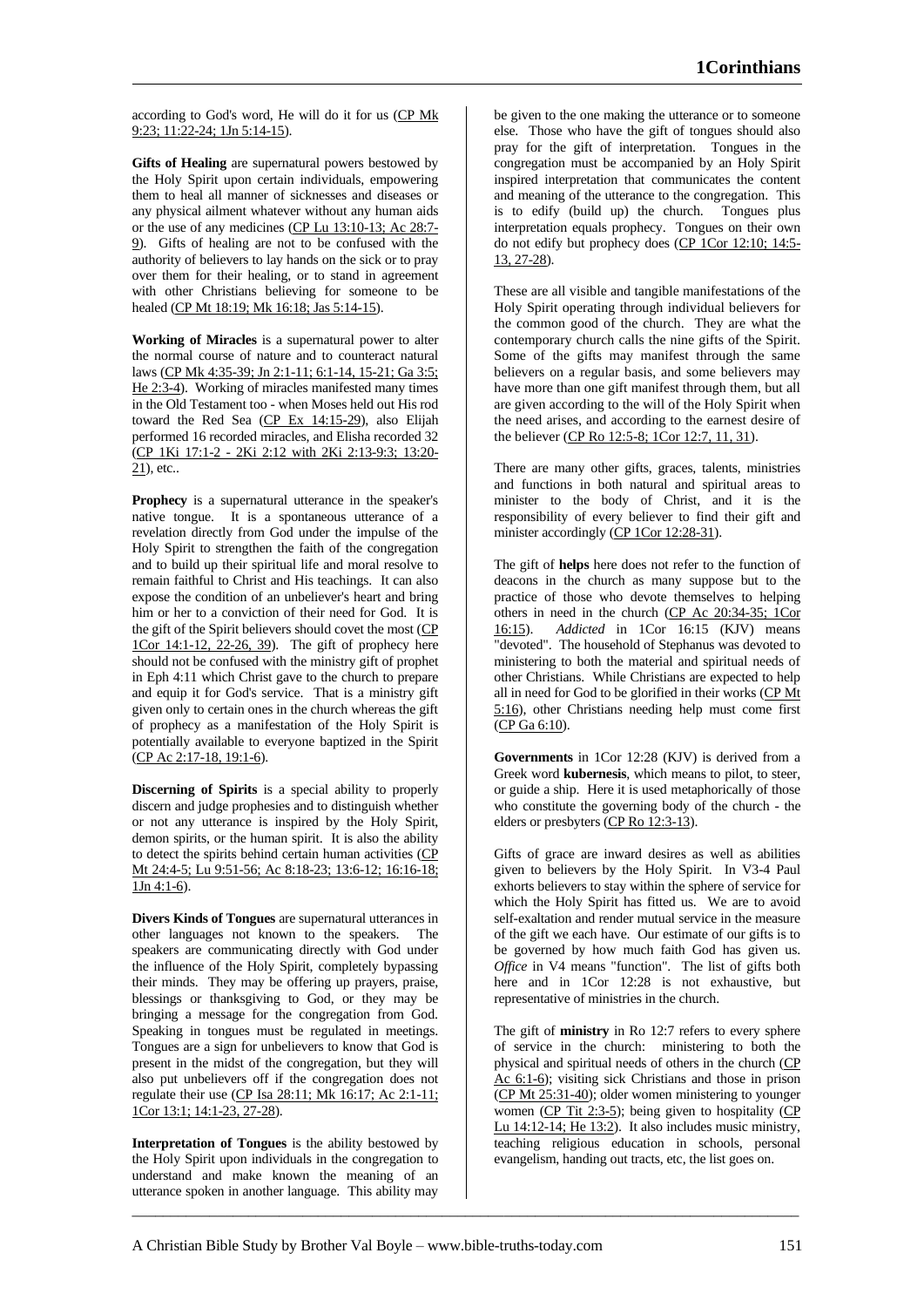The gift of **exhortation** in Ro 12:8 is the special ability and power to proclaim God's word in such a way that it encourages the hearers and stimulates and strengthens their faith in God's word so as to produce in them a deeper dedication to Christ. Paul had the gift of exhortation and he is exercising it in Ro 12 where he delineates - shows by describing - our responsibility to God. In V1-2 he exhorts us to place our whole being at the disposal of God as a living sacrifice separated from the world and totally conformed to the way of God (CP V 1-2). In V3-8 he exhorts us to find our function in God's work and in V9-21 he exhorts us to fulfil our function in holiness (CP Ro 12:9-21).

The gift of **giving** is the virtue of one who is free from pretence and hypocrisy, with an openness of heart manifesting itself in the liberality of the giver who generously supports the work of the gospel and contributes to the physical and financial needs of others in the church. This was undoubtedly one of the spheres of service in the church at Cenchrea for which Paul commended Phebe in Ro 16:1-2 (CP Ro 16:1-2; 2Cor 8:1-8; 9:10-15).

*He who sheweth mercy* - the gift of **mercy**, also in Ro 12:8, defines those who are called to function specially in the sphere of Christian relief or acts of charity to the sick, the poor and the afflicted in the church. It is a gift that has to be exercised with a readiness of mind, joyful eagerness and gladness of heart (CP Ac 9:36). Dorcas' "almsdeeds" here were the outward expression of her gift of mercy. *Almsdeeds* means active compassion or mercifulness.

All these scriptures prove that every Christian has a gift or a sphere of service in which to minister to the church. The important thing is to find our gift or sphere of service, and minister in it  $(CP 1Pe 4:10)$ . But it is also important to remember that Christians have a measure of responsibility in all spheres of service; to the unsaved as well as the saved. Every Christian is a servant sent of God, whether it be to other members of the church or to the unsaved. The fact that we may not be an evangelist does not free us from the responsibility of personal evangelism (CP 2Cor 5:17-19). We may not be a teacher but that does not exempt us from teaching God's word (CP Mt 28:18-20; 2Ti 2:2). We may not have the gift of exhortation but that does not prevent us from ministering to those in need of exhorting (CP Ga 6:1-2; 1Th 5:11; He 3:12-14; 10:23-24). We may not have the gift of giving, but we are all responsible for giving liberally into the work of the gospel and to those in need (CP Lu 3:9-11; Ga 6:6-10; Eph 4:28; Jas 2:14-  $17$ ; 1Jn 3:16-19). Finally we may not all have the gift of mercy, but we are to show mercy nonetheless (CP Pr 14:31; 21:13,21; Mt 5:7). There are many more scriptures designating our responsibilities to God but these will suffice for now.

# *(B) Are these gifts still valid for today?*

Yes, although a great many sincere Christians claim they are no longer valid, having ceased with the first century church. But it is inconsistent with scripture to teach that God only empowered the first century church for service and that the empowering is not for today. The church Christ is building is not yet complete, and if His command to disciple all nations is to be fulfilled in the earth, the church today needs the same empowering the first century church had (CP Mt 28:19-20; Mk 16:17-20; Ac 2:36-39; 5:32). *Them that believe* in Mk 16:17, *all that are afar off* in Ac 2:36-39, and *them that obey* in 5:32 all refer to every believer in Christ from the day of Pentecost until God's redemptive plan is fulfilled in the very last repentant sinner saved before Christ comes back to take the church to heaven with Him at the first resurrection. This is qualified by Jesus when He said in Mt 28:20 *…and lo, I am with you always, even unto the end of the world.* This clearly refutes any teaching that something so integral to God's redemptive plan was only a temporary activity that would cease with the first century church. Christ was not only talking to His disciples of that era but to His disciples throughout the whole of the church age (CP 1Cor 13:8-10, 12). Most bible commentators agree that *when that which is perfect is come* refers to the consummation of this present age when Jesus comes again to take the church back to heaven with Him at the first resurrection (CP Jn 14:1-3; 1Cor 15:51-58; 1Th 4:13-18). When we see Jesus face to face in the eternal state there will no longer be any need for the gifts of the Spirit. But until then they are still valid, or scriptures are meaningless. (See also comments on Mk 16:17-18, Jn 14:12-14; Ac 2:1-4(B), 19:11-12 and 1Cor 13:8-12 and author's studies *Baptism in the Spirit* in his book **Foundational Truths of the Christian Faith**, *Signs and Wonders in God's Redemptive Plan* in his book **Advanced Studies in the Christian Faith (Volume 1)** and *The Work of the Holy Spirit in the New Testament Church* in his book **Advanced Studies in the Christian Faith (Volume 2)**).

# *12:12-17 What is the point Paul is making here?*

Paul is emphasizing here the equality of every member of the church, regardless of their spiritual gifts (CP V4-7, 11-12 with Pr 25:27; Ro 12:3-5; Eph 4:16). There is no room for pride, and no need to feel inferior in the body of Christ for every believer is essential to the proper function of the body. As the eye in a human body is no more important than the hand, nor the head more important than the feet, so too in Christ's body, the church – no member, or the gift they exercise, is more important than another (CP 1Cor 12:18-21). It is unscriptural and unwise to assume that because someone exercises a spectacular gift that person is more spiritual than someone with a less spectacular gift. Neither does possessing a gift means that God approves of all the possessor says or does (CP De 1:17; 16:19; 2Chr 19:7; Ac 10:34-35; Ro 2:10-11; 1Cor 12:20-25; Jas 2:8-9).

God incorporated diversity into the body so there would be no division; that all the members alike should have a mutual interest and care for each other (CP Ro 12:10,16; 15:1-2; 1Cor 13:4-7; Ga 5:26; Eph 5:21; Php 2:1-4). If one member suffers, the others all share that suffering. If one is honoured, the others all share in that honour. The way God designed the human body is a model for understanding our lives together as a church. Every part is dependant upon every other part whether they are visible or not. Each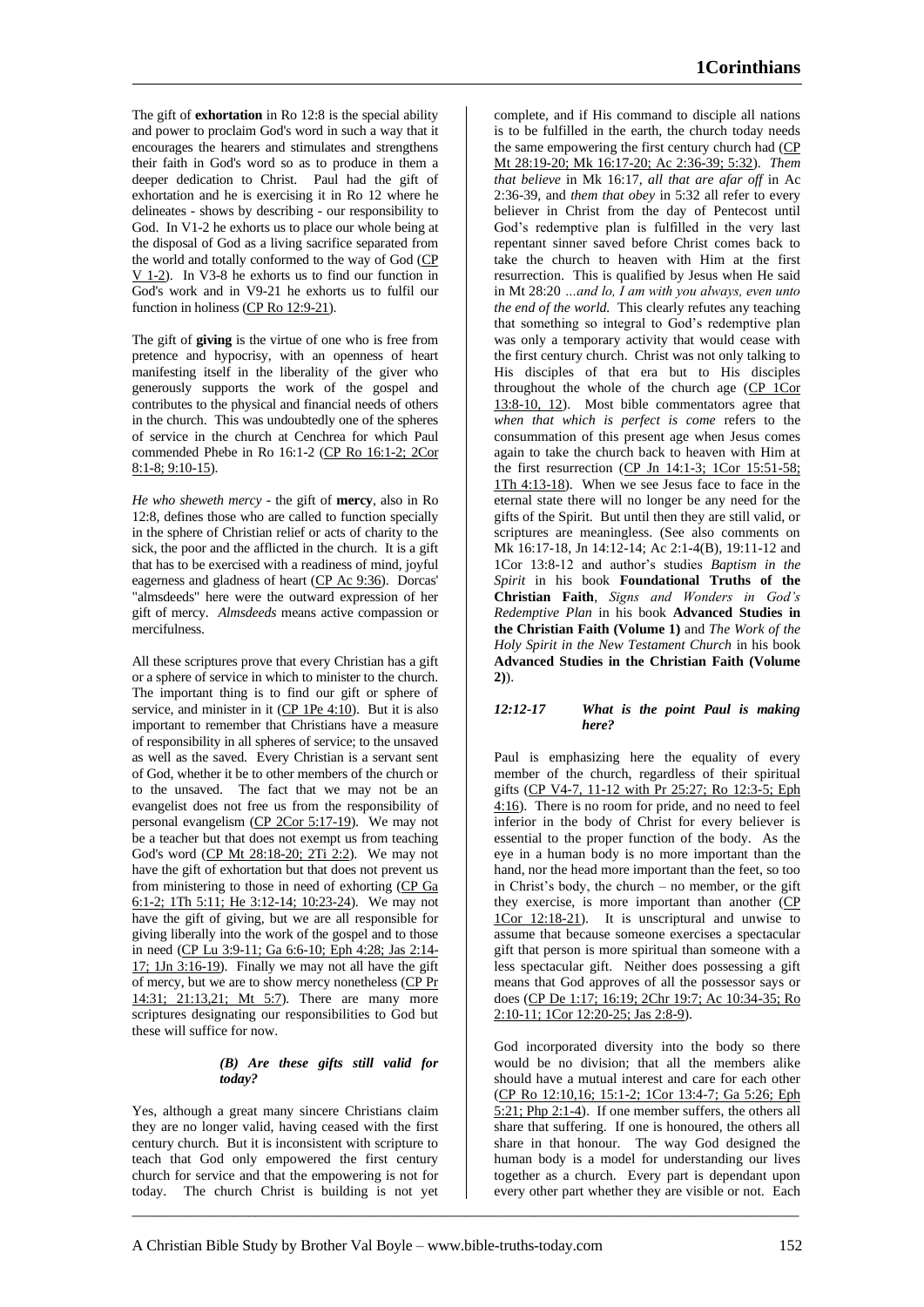part is essential to the well being of the whole (CP 1Cor 12:25-27 with Eph 4:12, 16). Not everyone is an apostle or prophet or teacher. Neither is everyone a worker of miracles, or have gifts of healing. And they do not all bring messages in tongues, or interpret. But every member of the church has a gift, and that gift is as important as any other (CP 1Cor 12:7, 28-30 with Ro 12:5-6).

It should be noted here that the baptism referred to in 1Cor 12:13 does not refer to either baptism in water, or the Holy Spirit, as many in the church believe (CP V13 with Ro 6:3-11; Ga 3:26-28; Eph 4:1-6; Col 2:8- 13). A great many Christians in the contemporary church believe that those scriptures all refer to water baptism or baptism in the Holy Spirit, but neither is correct, as is plainly evident here. It is the element into which one is baptised that determines what type of baptism it is, and clearly neither water nor the Holy Spirit is the element here. Furthermore it is the Holy Spirit who is the baptiser here. These scriptures all teach how the Holy Spirit baptises believers into Christ, uniting them to the body of Christ – the church – and making them spiritually one with other believers. This is how the church is constituted, and it is the only baptism that saves. Neither being baptised in the Holy Spirit nor water saves. It is only by being baptised into Christ and into His body, the church, that one can be saved (for a better understanding of what being baptised into Christ means see comments on Ro 6:3-5).

### *12:28 What do we learn from what Paul says here?*

We learn from the fact that Paul specifically numbered them, that God has appointed Apostles first in the Divine order of government in the church, with prophets second and teachers third (CP Eph 4:7-12). Paul's point though in 1 Cor 12:28 is not to highlight the divine order of government in the church, but to emphasize the fact that God incorporated diversity into the body (CP 1 Cor 12:29-30). Not everybody functions in the same ministry or spiritual gift, but all are integral to the well-being of the body, regardless of their gift  $(CP V18-24)$ . For a more detailed study on the divine order of government in the church see comments on Ac 11:27, 13:1-4; 20:17, Ro 11:13, Eph 4:11-12, 1 Ti 3:1-7 and 1Pe 5:1-3, and author's study *The Church* in his book **Advanced Studies in the Christian Faith (Volume 1)**.

# *12:31 What is the "more excellent way" Paul refers to here?*

While Paul is exhorting believers here to earnestly desire the best spiritual gifts, the mere possession of spiritual gifts is not a real indication of one's spirituality or closeness to God (CP 13:1-3). Love is the only real indication of one's spirituality and closeness to God - possessing spiritual gifts without having love amounts to nothing. *The more excellent way* Paul refers to in 1 Cor 12:31 is the exercise of spiritual gifts in love. Love is the only context in which spiritual gifts can fulfil God's purpose in the church, and it must be the governing principle of all the manifestations of the spirit  $(CP 1 Cor 13:4-7)$ .

This is the love Christians are to manifest toward one another at all times: love that is long-suffering, patient, kind; never envious or jealous; never haughty or boastful, or proud; never acting unbecomingly or indecently; is not self-seeking; is never rude or discourteous; does not become irritated or angry; does not keep account of wrong done to it; does not rejoice in that which is evil, but in that which is true. It bears up against all things; is always eager to believe the best; always hopeful, always enduring. This is the same love wherewith Jesus loves us. It seeks the welfare of all and works no ill to any. It is not an option for Christians to love like this - it is commanded throughout scripture (CP Jn 13:34-35; 15:12; Ro 12:9-10,12-21; 1Cor 12:23-26; Ga 5:13-15; Eph 5:1-2; Php 2:1-4; Col 3:12-14; He 13:1; 1 Pe 1:22, 2:17; 4:8; 1 Jn 2:8-10; 3:10-21, 23-24; 4:7-12, 16-21).

We learn from 1 Jn 4:7-12 and 16-21 here that it is only by the expression of our love for one another like these scriptures all teach, that God's love is perfected in us. The effectiveness of God's love in us demonstrates itself in our love for each other. This is the perfect love that casts out fear in V18, which is the same thing which 1 Jn 3:13 teaches - Christians in whom God's love is perfected through their unconditional, self-sacrificial love for other Christians, need have any fear of not being saved. They can confidently look forward to Christ's coming again knowing they have ensured their destiny in eternity with Him. They have proved their love for God by their love for each other (CP Php 1:9-11, 1Th 3:12-13; 4:1, 9-10; 2Pe 1:5-11 with 1Jn 3:18-24). See also comments on Jn 13:34-35; Ro 13:8; Ga 5:1-8, 5:13; 1Th 3:12; 1Jn 2:7, 3:15, 3:16-18, 3:19-22, 4:7- 21; Rev 4:7-13, and author's study *How Christians are to Love One Another* in his book **Foundational Truths of the Christian Faith.**

# *13:8-12 When will the gifts of the Spirit cease?*

The gifts of the Spirit will cease *when that which is perfect* is come. Most bible commentators agree that this refers to the consummation of this present age when Jesus comes again to take all the saints of God back to heaven with Him at the first resurrection (CP Jn 14:1-3; 1Cor 15:19-23, 51-54; 1Th 4:13-18). When we see Jesus face to face in the eternal state there will no longer be any need for the gifts of the Spirit. Our imperfect knowledge in this present age will be full and instantaneous in the future state of glory (CP Ro 8: 18-19). Some Bible commentators claim that *when that which is perfect is come* refers to the completion of the Canon of Scripture at the end of the first century, at which time the gifts of the Spirit also ceased. But there is nothing whatever in scripture that validates this claim. In fact the opposite is true scriptures clearly attest that the gifts of the Spirit will remain until the end of the present age (CP Mt 28: 19- 20; Mk 16: 17-18; Jn 14:12-14; Ac 2: 36-39; 5:32).

*Them that believe* in Mk 16:17, *He that believeth on me* in Jn 14:12-14, *All that are afar off* in Ac 2:36-39, and *them that obey* in Ac 5:32 all refer to every believer in Christ from the day of Pentecost until God's redemptive plan is fulfilled in the very last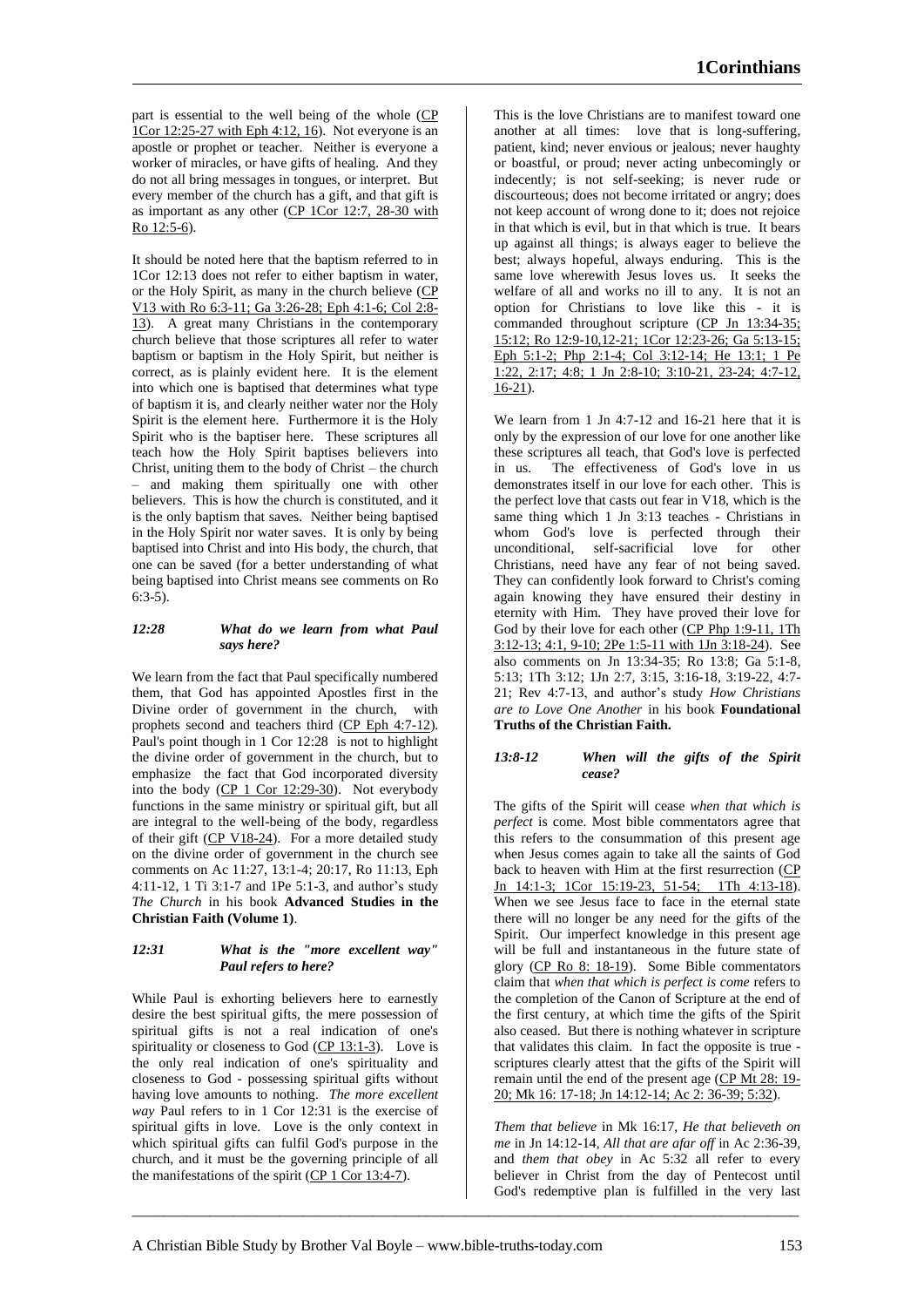repentant sinner saved and filled with the Holy Spirit prior to Jesus' return. It includes us today and all who will believe in Christ in the future. Jesus qualifies the life-span of what Mk 16:17, Ac 2:36-39 and 5:32 teaches with His declaration in Mt 28:20 *…and lo, I am with you always, even unto the end of the world.* Christ was not only talking to his disciples of that era but to His disciples throughout the whole of the church age. That clearly refutes any teaching that something so integral to God's redemptive plan for mankind was only a temporary activity that would cease with the first century church, when the Canon of Scripture, which instructs us to *covet* the gifts of the Spirit, was completed. It is a contradiction in terms. The gifts of the Spirit will cease one day, but that time is not yet.

(See also comments on Mk 16:17-18, Jn 14:12- 14; Ac 2:1-4(B), 19:11-12 and 1Cor 12:1-11(B) and author's studies *Baptism in the Spirit* in his book **Foundational Truths of the Christian Faith**, *Signs and Wonders in God's Redemptive Plan* in his book **Advanced Studies in the Christian Faith (Volume 1)** and *The Work of the Holy Spirit in the New Testament Church* in his book **Advanced Studies in the Christian Faith (Volume 2)**).

# *14:1-5 What do we learn from what Paul says here?*

We learn from this that while we are to earnestly desire spiritual gifts, we should give preference to the gift of prophecy over tongues. The reason for this is that unless they are interpreted tongues cannot be understood by anyone else in the assembly and therefore only edify the speaker. Whereas prophecy, because it is spoken in the everyday language of the assembly, edifies the whole assembly. (*edify* means to spiritually profit, build up, strengthen, and establish in the faith). Paul is not depreciating tongues as a lesser gift, but is simply contrasting them with prophecy on the basis that the main purpose in all spiritual gifts is to excel in edifying the church (CP V12, 26, 39-40). The Corinthian Christians were behaving like children in the assembly, talking over the top of each other in tongues, quoting Psalms, teaching doctrine, bringing down interpretations of tongues, prophesying and singing spiritual songs etc. There was no order in the assembly, only confusion. Paul rebuked them and commanded that every gift had to be exercised separately and in order, so everyone in the assembly would be edified, believers and unbelievers alike (CP V23-33).

This applies for today too. At the most only three messages in tongues can be spoken in an assembly, and then only if they are interpreted. Otherwise the speakers have to remain silent. The same applies to prophecy – only three prophecies can be proclaimed also, and if, while someone is speaking, another is hearing from the Lord, then the one speaking must defer to the one hearing from God. In this way all who have the gift of prophecy can speak, one after the other, and everyone will learn and be encouraged and built up in the faith. Anyone with a prophecy to proclaim has the power to stop themselves and wait their turn. Everything must be done decently and in order (CP V39-40).

### *14:34-35 Is Paul only forbidding the women in Corinth speaking publicly in the church here or does this apply to all women in the church in all ages?*

Paul is dealing with the disruption of worship by women in the church in Corinth here. He is not forbidding them exercising spiritual gifts, otherwise he would be contradicting what is taught elsewhere in scripture (CP Ac 2:17-18 (Joel 2:28-29); 21:8-9; 1Cor 11:5, 13). Paul is forbidding wives in particular disrupting the service in 1Cor 14:34-35, by talking over the top of their husbands and asking questions which could more appropriately be asked of their husbands at home. The women were obviously out of control, having no regard for their husband's headship over them, because Paul had to rebuke them for not being submitted to their husbands as God had commanded after the fall (CP 1Cor 14:35 with Gen 3:13-16; 1Cor 11:2-10; Eph 5:22-24; Col 3:18; Tit 2:5; 1Pe 3:1). The Corinthians - both men and women – behaved as though God's word started and finished with them, and they were not accountable even to God for their behaviour. Paul rebuked them and told them that if they really were spiritual they would know that what he said was a Divine command that had to be obeyed, whether they liked it or not (CP 1Cor 14:36- 38).

Although Paul was dealing with wives in particular in a specific situation in 1Cor 14:34-35, he was nonetheless laying down a principle of submission that is binding on all women, in all churches, in all ages (CP 1Ti 2:8-14). Paul is dealing with the general conduct of all women in the church here. It has to do with church order and the position of men and women in church and work. In V8 Paul wants men, as opposed to women, to conduct public worship in the church. Men here is from the Greek word **aner**. *Men* here is from the Greek word **aner**, which refers specifically to a male person. In V12 he strictly forbids women holding any position of authority over men in the church. Women cannot be teachers to instil doctrine and instruct men. They can teach other women, girls, and children (boys and girls), and they can assist their husbands in their ministerial duties (CP V11 with Ac 18:24-26; Php 4:3; Tit 2:3-5), but women cannot hold any position of leadership in the New Testament church over men.

This has nothing to do with the culture surrounding women in Paul's time either as many in the contemporary church teach to justify the ordination of women today. There is no allowance in scripture whatever that allows God's word to be altered to suit the cultural changes in women that would justify their ordination to public ministry in the New Testament Church (CP Psa 89:34; 119:89; Mt 24:35 (also Lu 21:33); 1Pe 1:23-25). God's word never changes - it is exalted even above His name (CP Psa 89:34; 138:2). What Paul forbade in 1Timothy is still forbidden. Any claim that Paul's prohibition of women holding public office in the church had to do with the culture of the time is clearly refuted in the very next two verses in 1Ti 2 when Paul explained that his opposition to women in public ministry in the church is found in the original order of creation, and in the circumstances of the fall of man (CP 1Ti 2:13-14).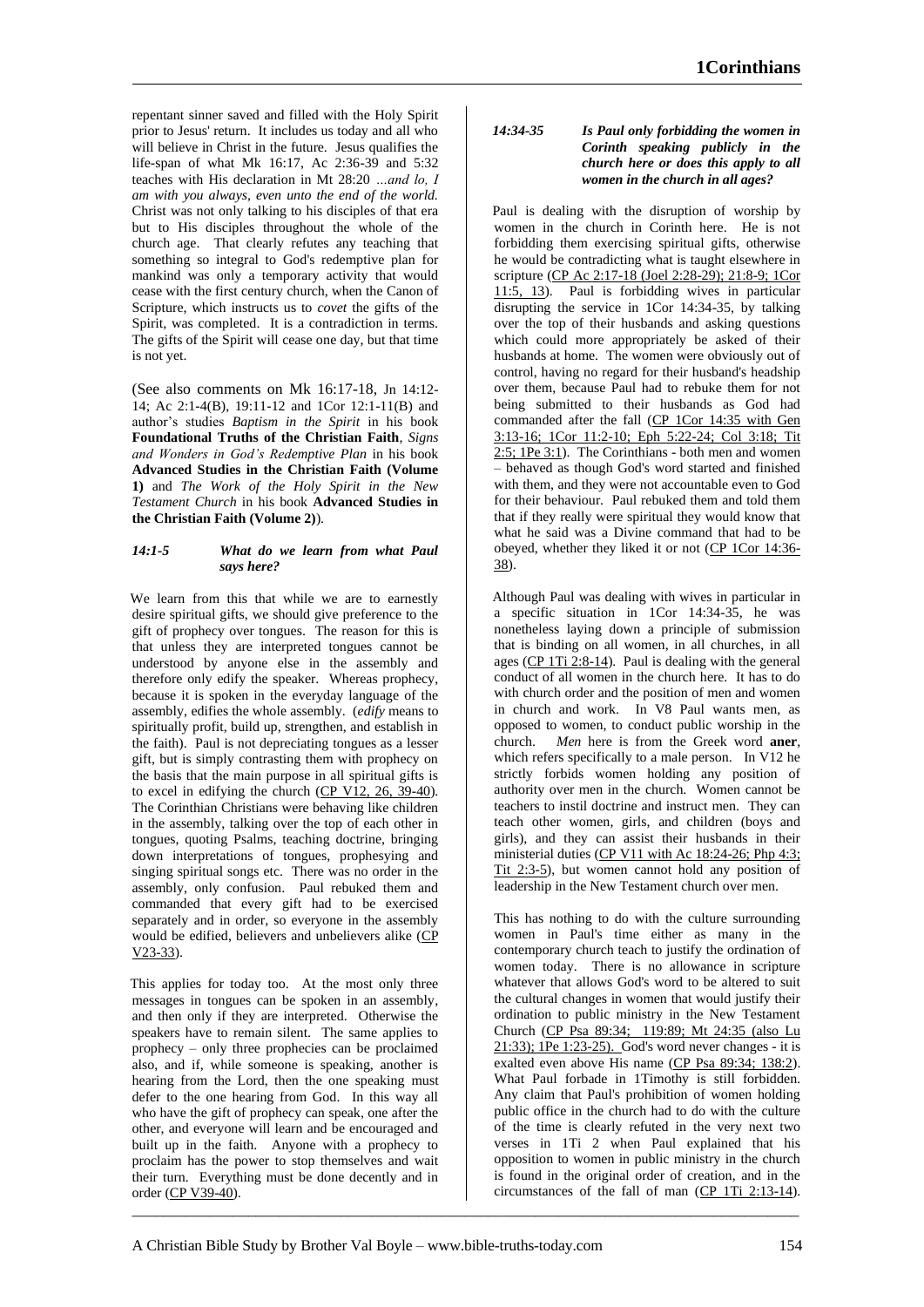Women's subordinate role to men was not decided by Paul due to the culture of the time. It was established by God as part of His Divine order of creation. Man (Adam), was formed first, then woman (Eve). Man was not deceived but woman was, and it is as a result of woman's vulnerability to deception and her subordinate role to man in the Divine order that prohibits women from exercising authority over men in the New Testament Church (CP Gen 2:18; 3:1-6, 13-16). See also comments on Ro 16:1-2; Ga 3:28; 1Ti 2:8-15, 1Ti 3: 1-7 and 1Ti 3:8-13, and author's study *Women and God's Order for the New Testament Church* in his book **Advanced Studies in the Christian Faith (Volume 1)**.

# *15:1-11 Why is Christ's resurrection from the dead so integral to the gospel?*

The resurrection of our Lord Jesus Christ from the dead is not just one of the held beliefs of the Christian faith; it is the primary and essential truth of the whole gospel of salvation. Without that truth the gospel of salvation has no purpose - salvation is not a reality for believers  $\overline{(CP \text{ V12-19})}$ . Christ's resurrection is the foundational principle of the new birth. Faith in a risen Saviour is the very essence of Christian belief. It is a condition of our salvation (CP Ro 10:8-10). It is the resurrection, not the cross, which is the focal point of the New Testament. As crucial as the cross was to God's plan of salvation, and without detracting in any way from the significance of Christ's pain and suffering on the cross as the central fact of christianity, because the cross was the price Christ paid for our redemption, it was the empty tomb and the risen Christ that made resurrection life for believers possible. The resurrection transformed Christ's death on the cross into the gospel of life (CP 1Cor 15:3-4 with Ac 26:23; Ro 4:24-25; Eph 1:19-23; 1Pe 1:3-5, 21).

On the cross Jesus was no threat to His enemies, but in the tomb He was. His enemies were not concerned that He would get down from the cross, but they were concerned that He would rise up from the grave. His resurrection had been prophesied in the Old Testament, and He had foretold it Himself (CP Psa 16:10; 49:15; 68:18; Isaiah 26:19 with Mt 12:38-40; 16:21; 17:22-23; 20:18-19; 27:63-66). As well, Jesus had also raised up three dead people: the daughter of Jairus (CP Mk 5:22-23; 38-43), the son of the widow of Nain (CP Lu 7:11-15) and Lazarus, Mary and Martha's brother (CP Jn 11:41-45). Their resurrection fulfilled God's purpose for that particular time, but they eventually died again, whereas Jesus can never die again, and neither will those who are redeemed unto eternal life with Him (CP Jn 3:16, 36; 5:24; 11:25-26; 1 Th 5:9-11; 1 Jn 5:11-12).

Christ won the victory over sin and death for believers through His resurrection, and since He is raised from the dead, believers have the assurance that the next step in God's plan of salvation is their resurrection into Christ's glory. This is the certainty we have because He has been raised from the dead, and He said, "… because I live, ye shall live also" (CP Jn 14:19; 16:16- 22; Ro 5:10-11; 1 Cor 15:20-23; 2 Cor 4:10). Believers do not live anticipating physical death as unbelievers do, but in anticipation of Jesus coming

again for us, and whether we be living or dead at that time we shall rise together with Him in glory (CP Jn 14:1-3; 1 Cor 15:51-58; 1 Th 4:13-18). We learn from these scriptures that not only does Christ's resurrection from the dead guarantee the future resurrection of the righteous dead, but it also guarantees the *catching away,* or the *rapture* of the saints still living when Jesus comes back. The scriptures also clearly express the Lord's eternal purpose and plan for believers. The ultimate purpose of His coming back for them is so that they will be with Him in all eternity, and taking them to heaven is simply the first step in His purpose (CP Ro 8:28-30; Eph 1:5, 11-12; Col 1:15, 18; 2Ti 1:9). See also comments on Lu 21:36, Jn 5:28-29, Ro 10:9, 1Cor 15:51-58, 1Th 4:13-18, 2Th 2:7 and author's study *The Resurrection* in his book **Foundational Truths of the Christian Faith.**

# *15:24-28 How are we to understand this?*

*The end* here refers to the end of Christ's millennial reign when all enemies of God have been defeated and cast into the lake of fire at the great white throne judgement (CP Rev 20:7-15). At this time Jesus will hand the kingdom over to God. Heaven and earth will be renewed and together, Jesus and God will reign over the kingdom in the new earth for all eternity (CP Dan 7:13-14; Rev 21:1-3, 22-23; 22:3). We should note in closing here that the one excepted from being put under Jesus' feet is God Himself (see also comments on Rev 20:4-6, 20:11, 20:11-15, 21:3-8).

# *15:29 What is the meaning and purpose of baptism for the dead and is Paul validating the practice here?*

Paul offers no opinion on whether being baptized for the dead is right or wrong here and there is no elaboration on the practice anywhere else in scripture so we cannot speculate on its meaning and purpose. Paul is simply showing up the inconsistency of the Corinthians; they rejected the doctrine of the resurrection of the dead, yet embraced the practice of being baptized for the dead. It was a contradiction in terms – if there is no resurrection, why be concerned for the dead at all (CP V12 and V20 with V29). Also, why would Paul risk death for the gospel's sake if there is no resurrection of the dead and this life was all there was. If there is no life to come Christians would be better off eating, drinking and being merry before they died (CP V19,30-32 with Jn 3:3-5; Ac 26:23; Ro 4:24-25; Eph 1:19-23; 1 Pe 1:3-5, 21). See also comments on 1Cor 15:1-11.

# *15:33-34 What are we to understand from what Paul says here?*

In view of the future resurrection of believers Paul exhorts the Corinthian Christians here to stop sinning and live righteous lives (CP Ro 13:11-14; Eph 5:14-  $17$ ; 1 Th  $5:6-8$ ). Some in the church who did not know God were corrupting the morals of those who did and Paul rebuked the Christians for fellowshipping with them when he said, "I speak this to your shame."

### *15:35 What is the point of these questions Paul raises here?*